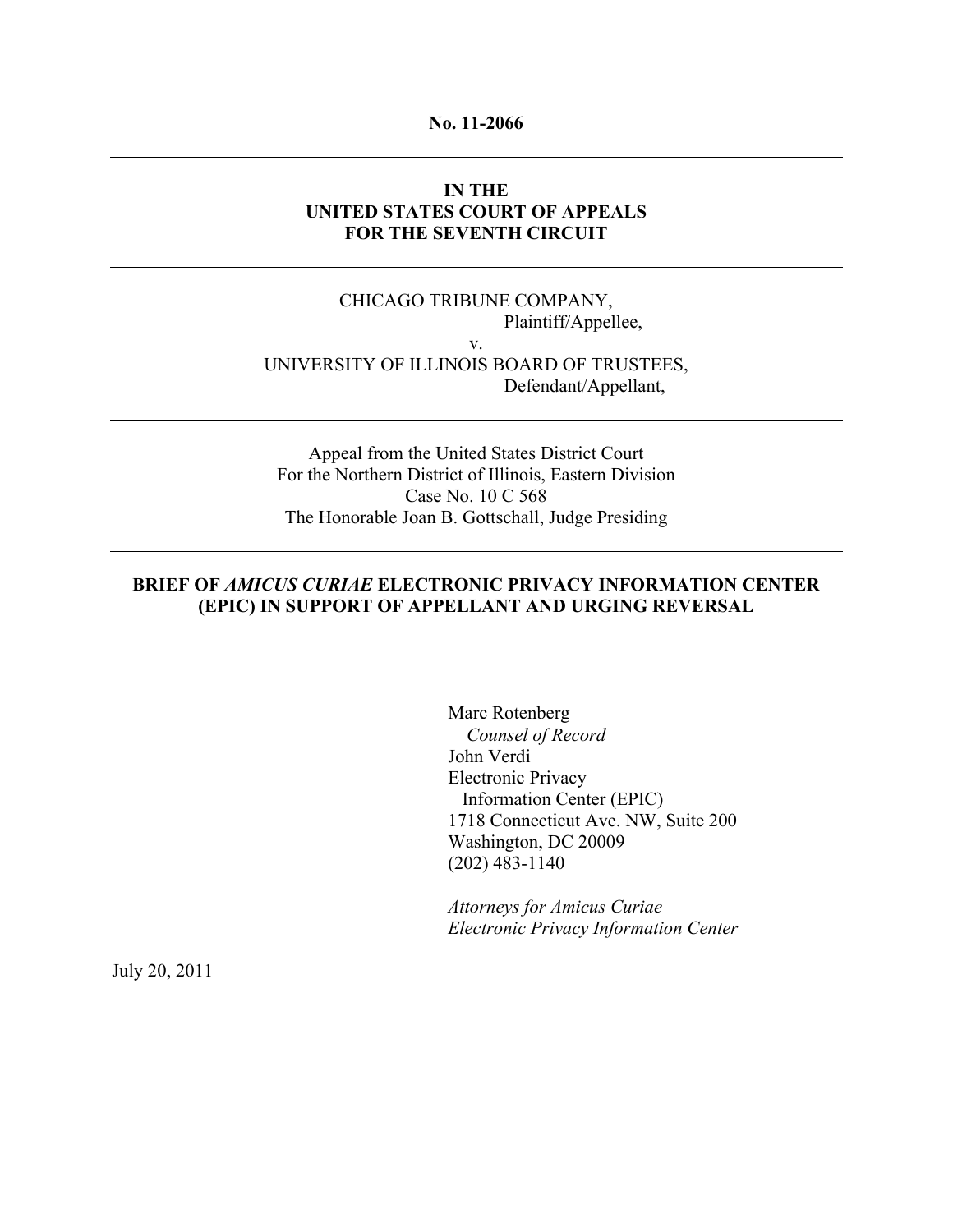## **CIRCUIT RULE 26.1 DISCLOSURE STATEMENT**

#### **CIRCUIT RULE 26.1 DISCLOSURE STATEMENT**

Appellate Court No: 11-2066

Short Caption: Chicago Tribune Company v. University of Illinois Bd. of Trustees

To enable the judges to determine whether recusal is necessary or appropriate, an attorney for a non-governmental party or The contract of the proportion of the extreme preparameter and the proportion of the contract of the proportion of the contract of the proportion of the contract of the contract of the contract of the contract of the contr

The Court prefers that the disclosure statement be filed immediately following docketing; but, the disclosure statement must be filed within 21 days of docketing or upon the filing of a motion, response, petition, or answer in this court, whichever occurs first. Attorneys are required to file an amended statement to reflect any material changes in the required information. The text of the statement must also be included in front of the table of contents of the party's main brief. Counsel is required to<br>complete the entire statement must also be included in front of the table of contents of the party'

#### PLEASE CHECK HERE IF ANY INFORMATION ON THIS FORM IS NEW OR REVISED AND INDICATE WHICH INFORMATION IS NEW OR REVISED.  $\Box$

(1) The full name of every party that the attorney represents in the case (if the party is a corporation, you must provide the corporate disclosure information required by Fed. R. App. P 26.1 by completing item  $#3$ ):

Electronic Privacy Information Center (EPIC)

| (2) | The names of all law firms whose partners or associates have appeared for the party in the case (including proceedings<br>in the district court or before an administrative agency) or are expected to appear for the party in this court: |  |  |  |
|-----|--------------------------------------------------------------------------------------------------------------------------------------------------------------------------------------------------------------------------------------------|--|--|--|
|     | N/A                                                                                                                                                                                                                                        |  |  |  |
|     |                                                                                                                                                                                                                                            |  |  |  |
|     |                                                                                                                                                                                                                                            |  |  |  |
| (3) | If the party or amicus is a corporation:                                                                                                                                                                                                   |  |  |  |
|     | i) Identify all its parent corporations, if any; and                                                                                                                                                                                       |  |  |  |
|     | None                                                                                                                                                                                                                                       |  |  |  |
|     | ii) list any publicly held company that owns 10% or more of the party's or amicus' stock:                                                                                                                                                  |  |  |  |
|     | None                                                                                                                                                                                                                                       |  |  |  |
|     |                                                                                                                                                                                                                                            |  |  |  |
|     |                                                                                                                                                                                                                                            |  |  |  |
|     | Attorney's Signature: S/ Marc Rotenberg<br>Date: July 20, 2011<br>the control of the control of the control of the control of                                                                                                              |  |  |  |
|     | Attorney's Printed Name: Marc Rotenberg                                                                                                                                                                                                    |  |  |  |
|     | Please indicate if you are <i>Counsel of Record</i> for the above listed parties pursuant to Circuit Rule 3(d). Yes $\vert \times \vert$                                                                                                   |  |  |  |
|     | EPIC, 1718 Connecticut Ave., NW, Suite 200, Washington, DC 20009<br>Address:                                                                                                                                                               |  |  |  |
|     |                                                                                                                                                                                                                                            |  |  |  |
|     | Fax Number: (202) 483-1248<br>Phone Number: (202) 483-1140                                                                                                                                                                                 |  |  |  |
|     | rotenberg@epic.org<br>E-Mail Address:                                                                                                                                                                                                      |  |  |  |
|     |                                                                                                                                                                                                                                            |  |  |  |

rev. 01/08 AK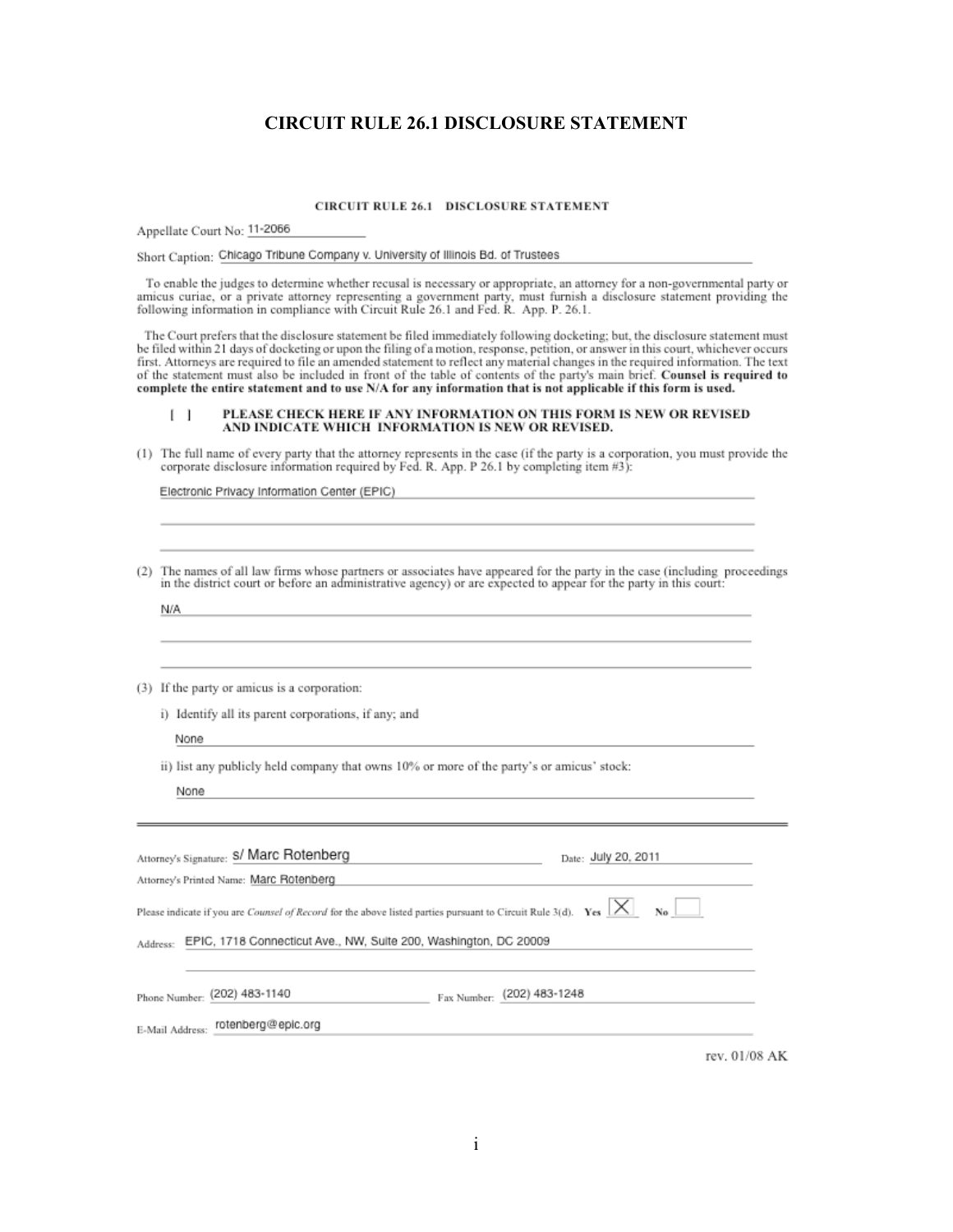# **TABLE OF CONTENTS**

| I.                                                                                                                                                                        |  |
|---------------------------------------------------------------------------------------------------------------------------------------------------------------------------|--|
| Congress Passed FERPA Out of Growing Concern for Students' Privacy  4<br>A.                                                                                               |  |
| <b>B.</b>                                                                                                                                                                 |  |
| $\prod$                                                                                                                                                                   |  |
| Conditional Funding as the Means to Enforce FERPA's Prohibition Against Disclosure<br>A.                                                                                  |  |
| FERPA Operates as a Prohibition; No Public University Could Reasonably Forswear<br><b>B.</b><br>Federal Funding for the Opportunity to Disregard Its FERPA Obligations 13 |  |
| $\mathcal{C}$ .                                                                                                                                                           |  |
|                                                                                                                                                                           |  |
|                                                                                                                                                                           |  |
|                                                                                                                                                                           |  |
|                                                                                                                                                                           |  |
|                                                                                                                                                                           |  |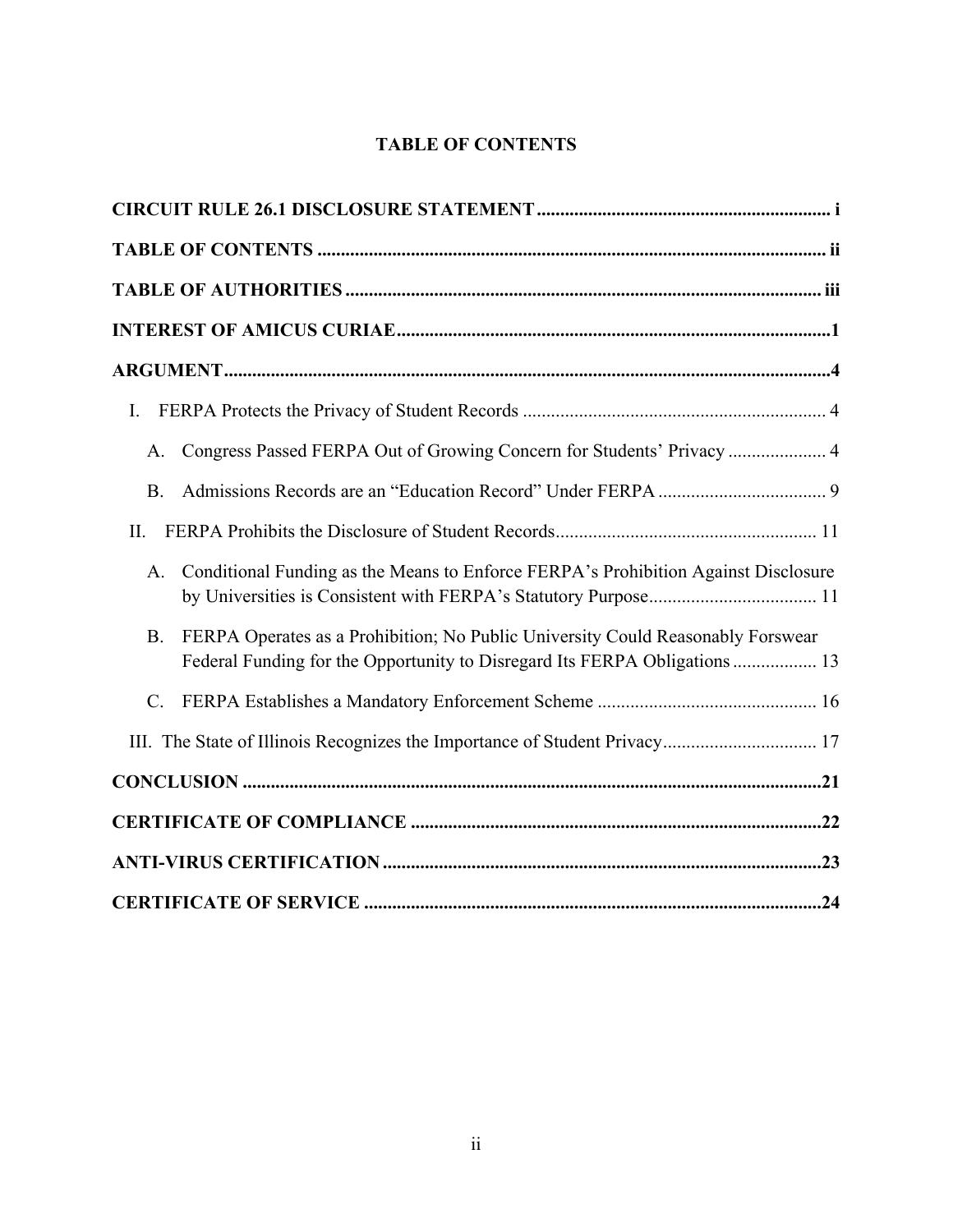# **TABLE OF AUTHORITIES**

| I<br>۰.<br>۰,<br>I |
|--------------------|
|--------------------|

| AFL-CIO v. Niles Twp. High Sch., Dist. 219, 678 N.E.2d 9 (Ill. App. Ct. 1997) 19             |
|----------------------------------------------------------------------------------------------|
|                                                                                              |
| Bowie v. Evanston Cmty. Consol. Sch. Dist. No. 65, 538 N.E.2d 557 (Ill. 1989)  18, 19        |
| Disability Law Ctr. of Alaska, Inc. v. Anchorage Sch. Dist., 581 F.3d 936 (9th Cir. 2009) 16 |
|                                                                                              |
| Garlick v. Oak Park & River Forest High Sch. Dist. #200,                                     |
|                                                                                              |
|                                                                                              |
|                                                                                              |
| Ind. Prot. & Advocacy Servs. v. Ind. Family & Soc. Servs. Admin.,                            |
| John K. v. Bd. of Educ. for Sch. Dist. #65, 504 N.E.2d 797 (Ill. App. Ct. 1987)  18          |
|                                                                                              |
|                                                                                              |
|                                                                                              |
|                                                                                              |
|                                                                                              |
| <b>Statutes</b>                                                                              |
|                                                                                              |
|                                                                                              |
|                                                                                              |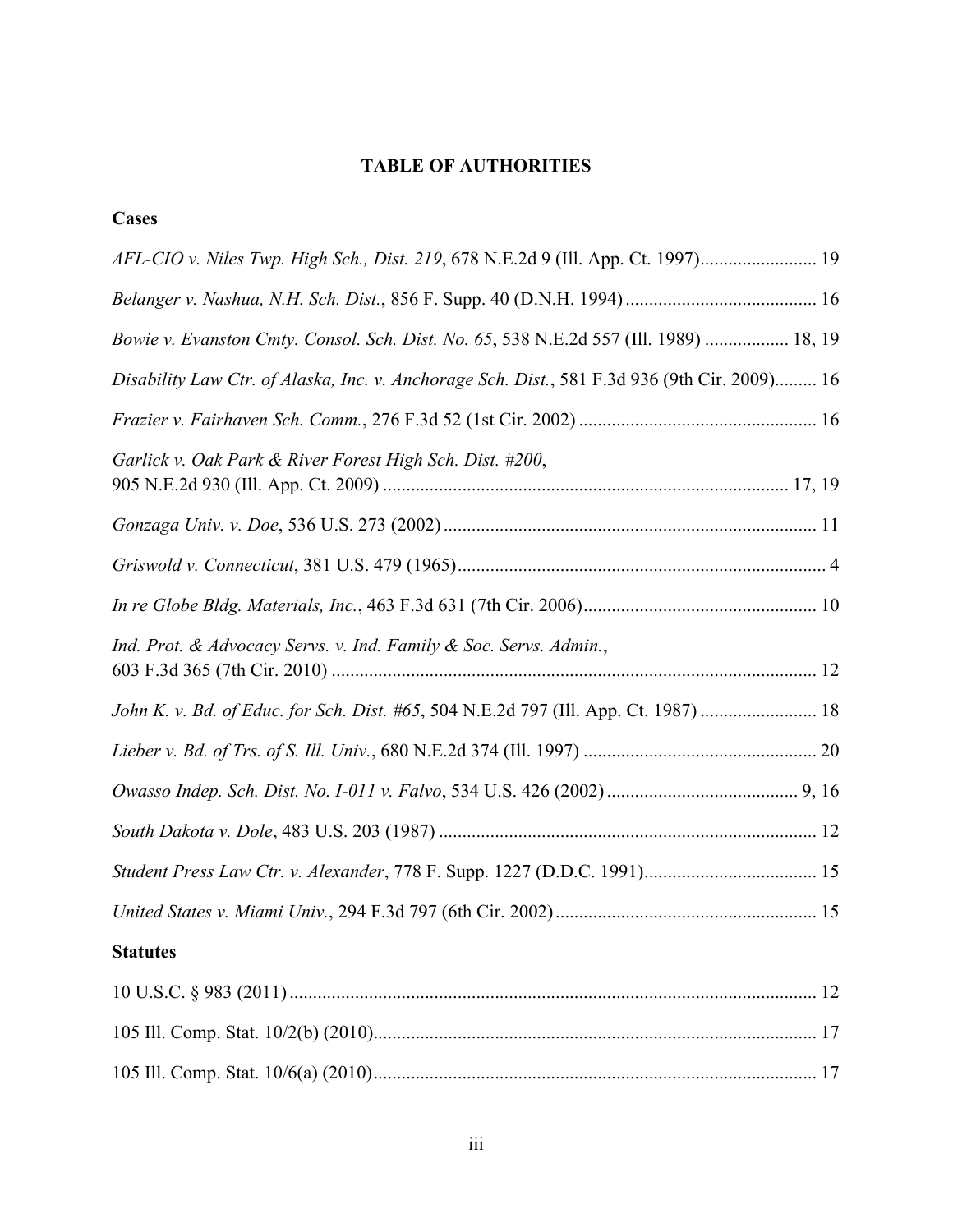| <b>Other Authorities</b> |  |
|--------------------------|--|
|                          |  |
|                          |  |
|                          |  |
|                          |  |
|                          |  |
|                          |  |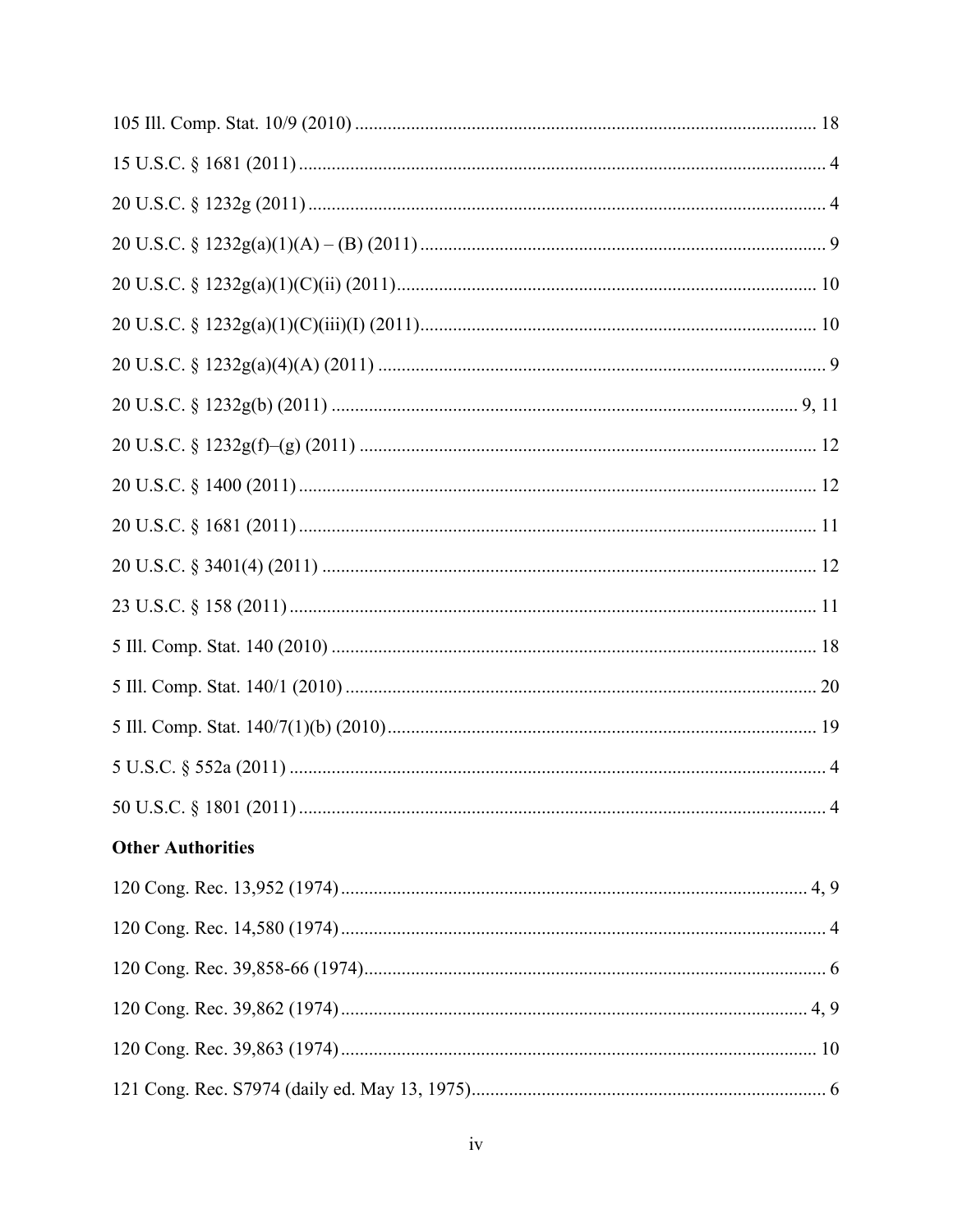| Clifford A. Ramirez, FERPA Clear & Simple: The College Professional's                                                                                                                                                                                               |
|---------------------------------------------------------------------------------------------------------------------------------------------------------------------------------------------------------------------------------------------------------------------|
| Dept. of Educ., Funds for State Formula- Allocated and Selected Student                                                                                                                                                                                             |
| Dept. of Educ., Legislative History of Major FERPA Provisions (June 2002)  11                                                                                                                                                                                       |
| FERPA and Campus Safety, NACUA Notes (National Association of College and University                                                                                                                                                                                |
| Letter from Peter McPherson, President, Association of Public & Land-Grant Universities, to<br>A.P.L.U. Council of Presidents, Council on Academic Affairs, Council on Research Programs<br>and Graduate Education and Council on Government Affairs (Nov. 2010) 13 |
| Office of the White House Press Secretary, Fact Sheet: The President's Address on the American                                                                                                                                                                      |
|                                                                                                                                                                                                                                                                     |
| Privacy Protection Study Commission, Personal Privacy in an Information Society (1977) 4, 8, 9                                                                                                                                                                      |
| Secretary's Advisory Committee on Automated Personal Data Systems, U.S. Dept. of Health,<br>Education & Welfare, Records, Computers, and the Rights of Citizens (1973)                                                                                              |
|                                                                                                                                                                                                                                                                     |
| Susan P. Stuart, A Local Distinction: State Education Privacy Laws for Public Schoolchildren,                                                                                                                                                                       |
| The Family Educational Rights and Privacy Act: Guidance for Eligible Students, Dept. of Educ.                                                                                                                                                                       |
|                                                                                                                                                                                                                                                                     |
| <b>Regulations</b>                                                                                                                                                                                                                                                  |
|                                                                                                                                                                                                                                                                     |
|                                                                                                                                                                                                                                                                     |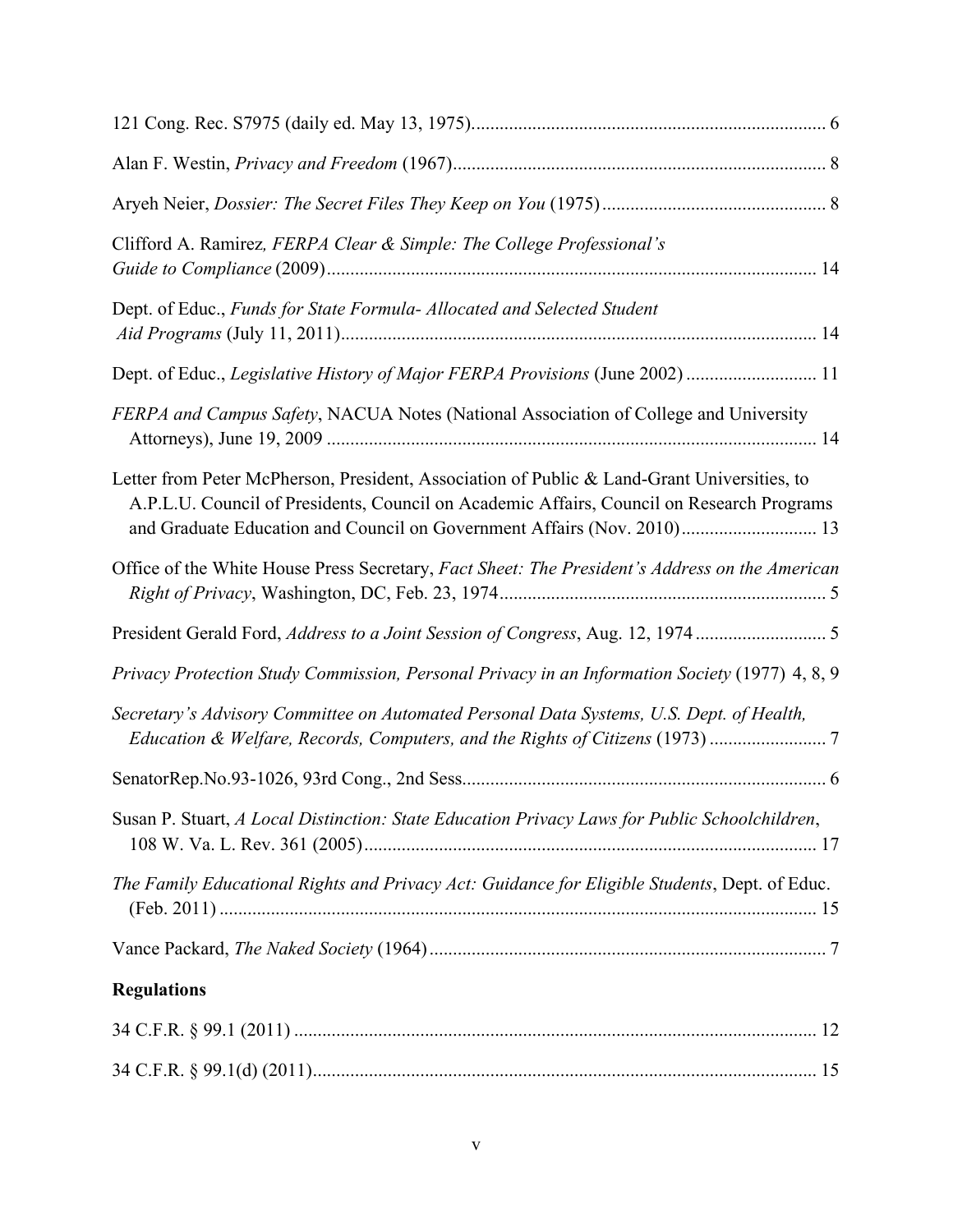## **INTEREST OF AMICUS CURIAE***<sup>1</sup>*

The Electronic Privacy Information Center ("EPIC") is a public interest research center in Washington, D.C.<sup>2</sup> EPIC was established in 1994 to focus public attention on emerging civil liberties issues and to protect privacy, the First Amendment, and other Constitutional values. EPIC is both an advocate for personal privacy and a leading champion of open government.

EPIC has participated as *amicus curiae* in many cases before the U.S. Supreme Court and other courts concerning privacy issues, new technologies, and Constitutional interests. *See, e.g., Sorrell v. IMS Health Inc.*, 131 S. Ct. 2653 (2011); *FCC v. AT&T Inc.*, 131 S. Ct. 1177 (2011); *NASA v. Nelson*, 131 S. Ct. 746 (2011); *Doe v. Reed*, 130 S. Ct. 2811 (2010); *Quon v. City of Ontario*, 130 S. Ct. 2619 (2010); *Tolentino v. New York*, 926 N.E.2d 1212 (N.Y. 2010), *cert. granted*, 131 S. Ct. 595, (2010) and *cert. dismissed as improvidently granted*, 131 S. Ct. 1387 (U.S. 2011); *Flores-Figueroa v. United States*, 129 S. Ct. 1886 (2009); *Herring v. United States*, 129 S. Ct. 695 (2009); *Crawford v. Marion County Election Board*, 128 S. Ct. 1610 (2008); *Hiibel v. Sixth Judicial Circuit of Nevada*, 542 U.S. 177 (2004); *Doe v. Chao*, 540 U.S. 614 (2003); *Smith v. Doe*, 538 U.S. 84 (2003); *Department of Justice v. City of Chicago*, 537 U.S. 1229 (2003); *Watchtower Bible and Tract Society of N.Y., Inc. v. Village of Stratton*, 536 U.S. 150 (2002); *Reno v. Condon*, 528 U.S. 141 (2000); *S.E.C. v. Rajaratnam*, 622 F.3d 159 (2d Cir. 2010); *IMS Health v. Ayotte*, 550 F.3d 42 (1st Cir. 2008) *cert. denied*, 129 S. Ct. 2864 (2009); *National Cable and Telecommunications Association v. Federal Communications Commission*,

<sup>&</sup>lt;sup>1</sup> The parties consent to the filing of this *amicus curiae* brief. In accordance with Fed. R. App. P. Rule 29, the undersigned states that no monetary contributions were made for the preparation or submission of this brief, and this brief was not authored, in whole or in part, by counsel for a party.

 $^{2}$  EPIC is grateful for the work of EPIC Clerks Sapna Mehta, Kathleen Scott, and Alex Stout, who contributed to the preparation of this brief.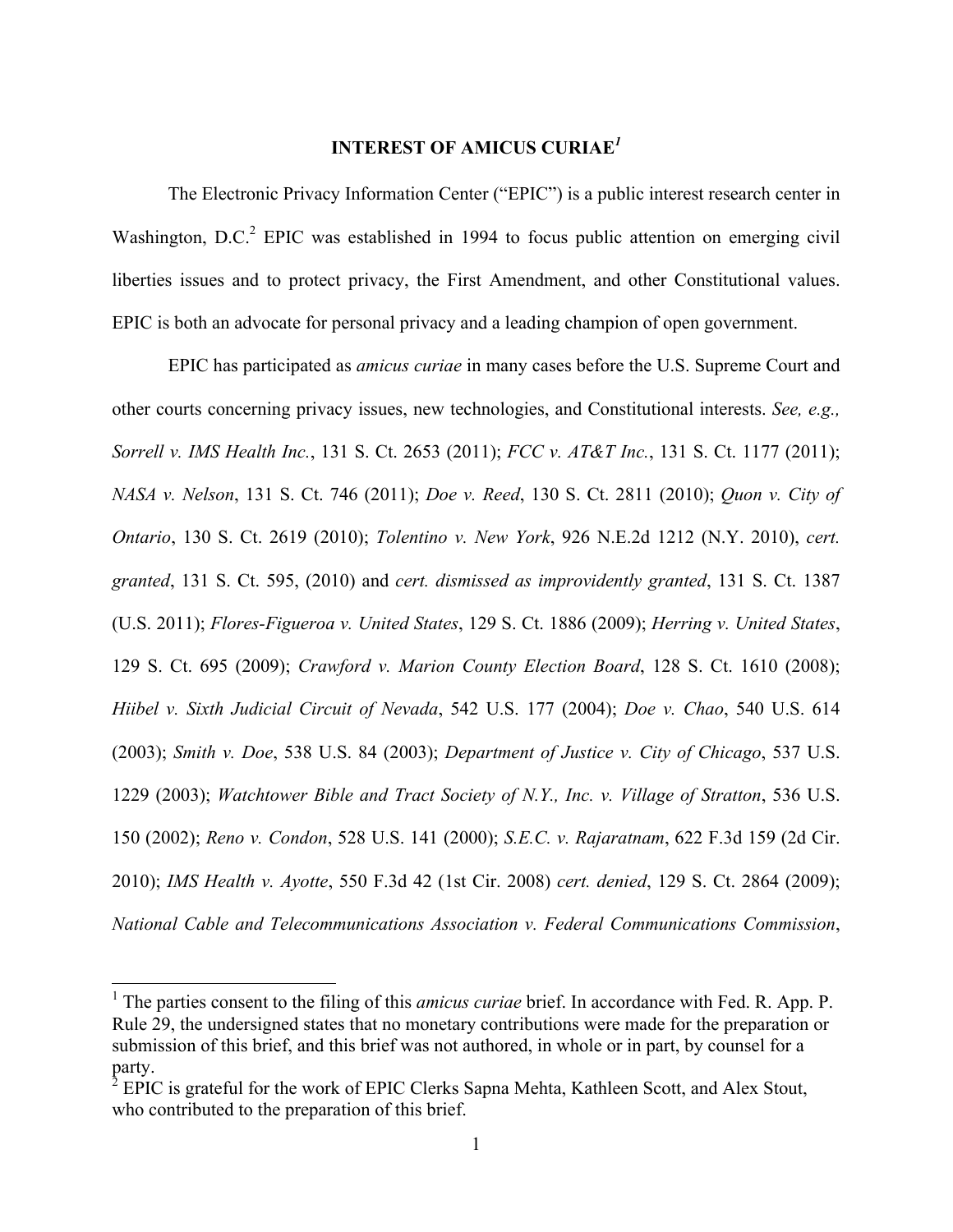555 F.3d 996 (D.C. Cir. 2009); *Bunnell v. Motion Picture Association of America*, No. 07-56640 (9th Cir. filed Nov. 12, 2007); *Kohler v. Englade*, 470 F.3d 1104 (5th Cir. 2006) 470 F.3d 1104 (5th Cir. 2006); *United States v. Kincade*, 379 F.3d 813 (9th Cir. 2004), *cert. denied* 544 U.S. 924 (2005); *Commonwealth v. Connolly*, 913 N.E.2d 356 (Mass. 2009); and *State v. Raines*, 857 A.2d 19 (Md. 2003).

EPIC has a longstanding interest in personal privacy, government transparency, and the proper application of freedom of information laws. EPIC routinely testifies in Congress on these topics, $3$  edits and publishes the leading litigation manual on open government, and maintains several popular web sites devoted to these topics.<sup>5</sup> The EPIC Advisory Board includes several leading experts on open government.<sup>6</sup> EPIC recently filed an *amicus* brief in *FCC v. AT&T Inc.*, 131 S. Ct. 1177 (2011), urging the Supreme Court to overturn the Third Circuit Court of Appeals' extension of "personal privacy" protections under the federal Freedom of Information Act to corporations.

EPIC supports FERPA's strong privacy safeguards for education records. Congress enacted FERPA with the clear intent to protect students' privacy and prohibit disclosure of education records. The legislature's selection of a conditional funding provision as the Act's enforcement mechanism does not render the disclosure prohibition any less effective. In fact, the

<sup>&</sup>lt;sup>3</sup> See, e.g., Testimony of John Verdi, EPIC Senior Counsel, before House Committee on *Oversight and Government Reform: Why Isn't the Department of Homeland Security Meeting the President's Standard on FOIA?*, March 31, 2011, available at:

http://oversight.house.gov/images/stories/Testimony/Verdi\_Testimony.pdf. <sup>4</sup> *Litigation Under The Open Government Laws* (2010) (Harry A. Hammitt et al. eds., 2010).

<sup>5</sup> *E.g. EPIC FOIA Notes*, http://epic.org/foia\_notes; *EPIC: Open Government*,

http://epic.org/open\_gov.

<sup>6</sup> Steven Aftergood, Federation of American Scientists, *Project on Government Secrecy*, http://www.fas.org/sgp; *David Banisar, Freedom of Information Around the World 2006: A Global Survey of Access to Government Information Laws* (2006) available at: http://www.privacyinternational.org/foi/foisurvey2006.pdf; David Burnham, *Transactional Records Access Clearinghouse*, http://trac.syr.edu; Harry A. Hammitt, *Access Reports*, http://www.accessreports.com.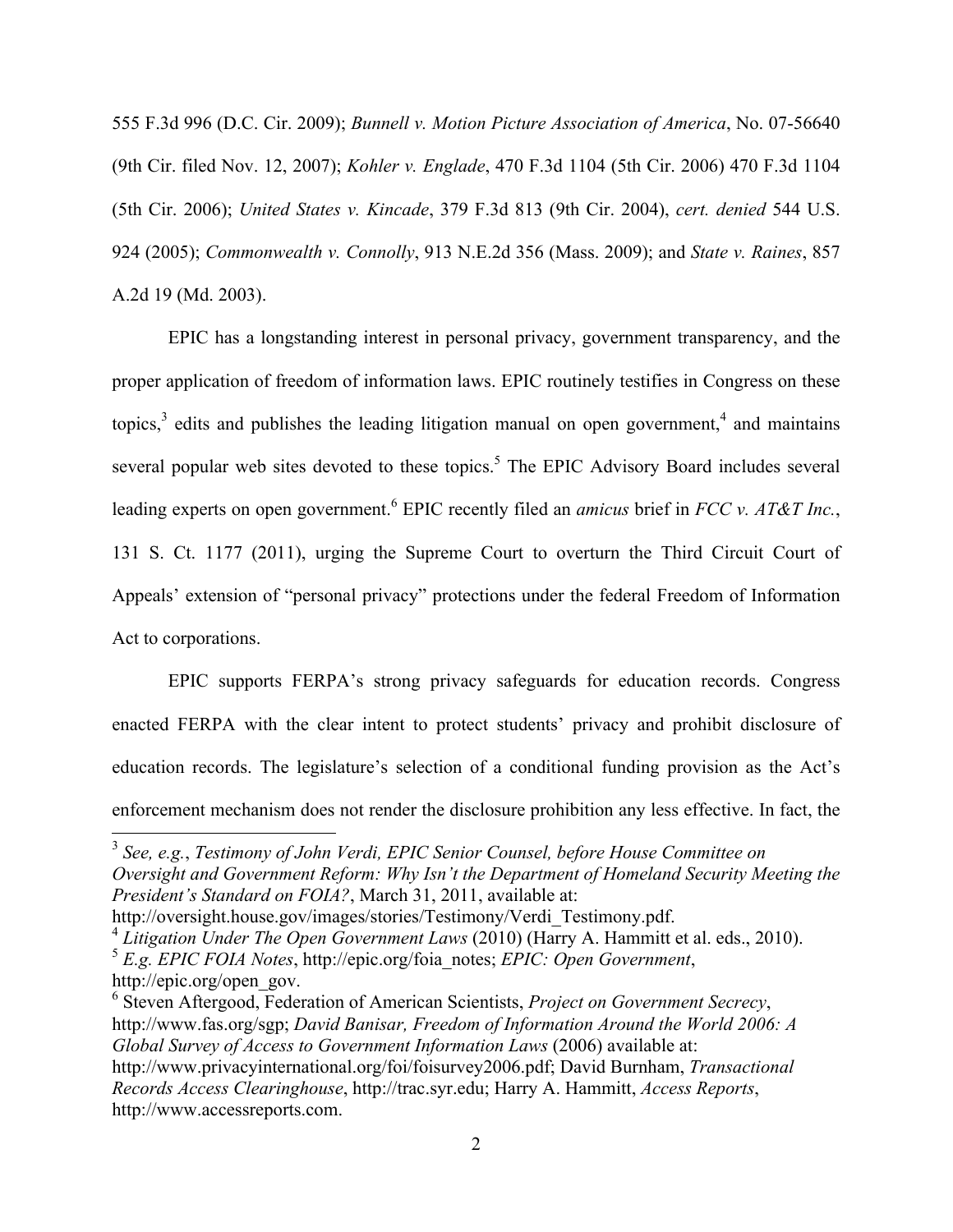conditional funding clause is consistent with common legislative practice and FERPA's statutory scheme. As a practical matter, the conditional funding provision is an effective means of enforcing FERPA's prohibition against unauthorized disclosure of education records. Further, the District Court's holding that FERPA does not prohibit the disclosure of education records is squarely at odds with the intent of the Illinois legislature, which has enacted strong privacy safeguards for students' personal information and exempted students' records from disclosure under the Illinois open government law.

The District Court's decision needlessly places at risk the privacy of the nearly twenty million college students enrolled in schools across the United States. The state's open government law serves a vital purpose, but even the state statute explicitly recognizes exceptions to the general principle of open access to public records. Where Congress enacts legislation to specifically prohibit access to student records, the line is crossed, the privacy of student records must be respected.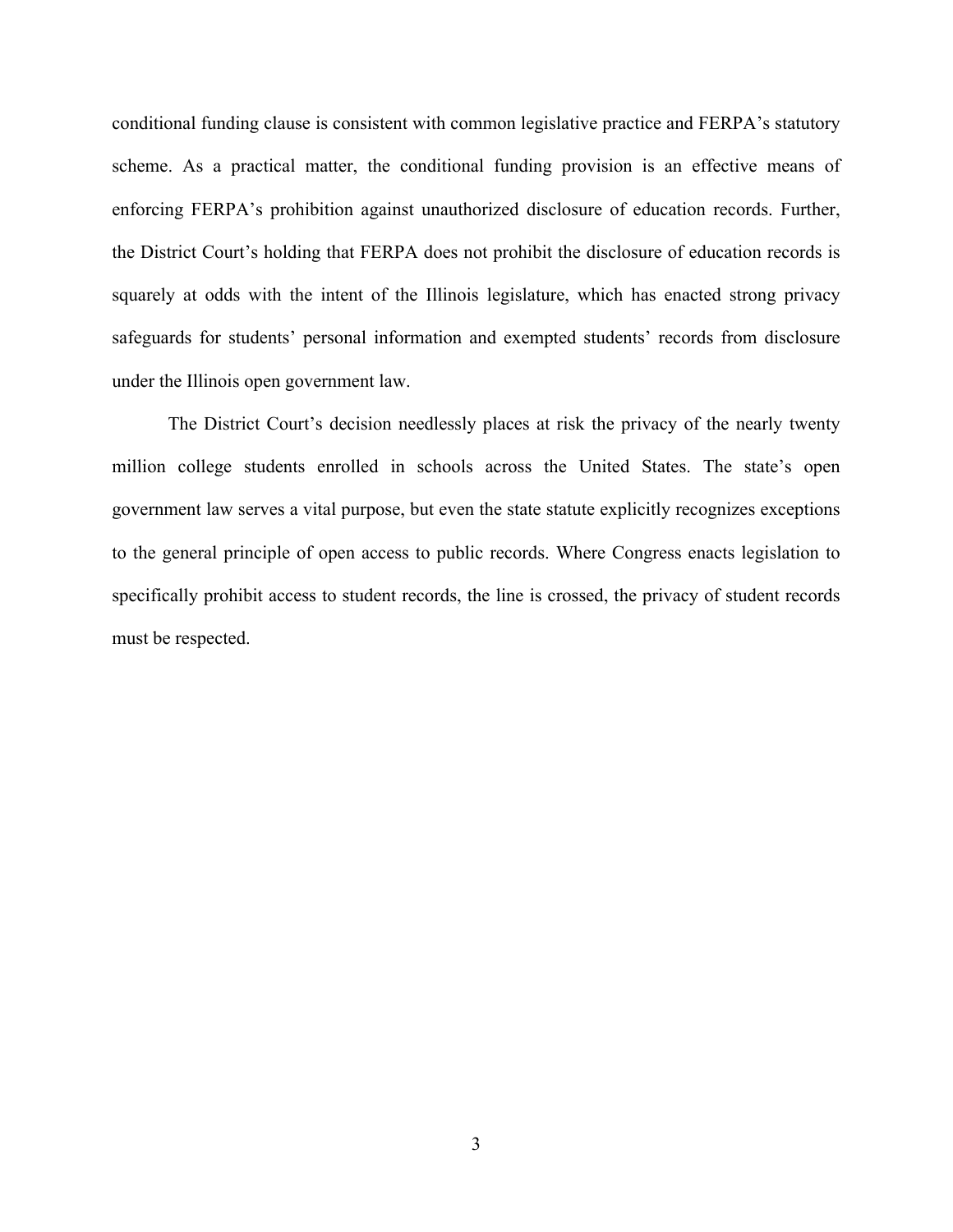### **ARGUMENT**

#### **I. FERPA Protects the Privacy of Student Records**

#### **A. Congress Passed FERPA Out of Growing Concern for Students' Privacy**

On August 21, 1974, President Ford signed into law the Family Educational Rights and Privacy Act of 1974 ("FERPA"). Pub. L. No. 93–380 § 513, codified at 20 U.S.C. § 1232g (2011). New York Senator James Buckley, FERPA's author, stated that the statute's purpose is two-fold: to give parents and students access to students' records and to protect individual privacy. 120 Cong. Rec. 39,862 (1974). FERPA prohibits the nonconsensual release of students' "educational records," including the "personally identifiable information contained therein." 20 U.S.C. § 1232g(b)(1). FERPA "firmly establishes the principle that parent or student consent for disclosure of all education records is the rule, rather than the exception." *Privacy Protection Study Commission, Personal Privacy in an Information Society*, 425 (1977).

Senator Buckley stated that FERPA was Congress' "opportunity to protect the rights of students and their parents and to prevent the abuse of personal files and data in the area of federally assisted educational activities." 120 Cong. Rec. 14,580 (1974). Further, Senator Buckley noted that the law would "provide parents with access to their children's school records, to prevent the abuse and improper disclosure of such records and data, and to restore the rights of privacy to both students and their parents." 120 Cong. Rec. 13,952 (1974).

Around the date of FERPA's enactment in 1974, Congress was vigorously creating and protecting other statutory privacy rights. The Fair Credit Report Act was passed in 1970, 15 U.S.C. § 1681, the Privacy Act in 1974, 5 U.S.C. § 552a, and the Foreign Intelligence Surveillance Act in 1978, 50 U.S.C. § 1801. Likewise, Supreme Court jurisprudence clarified the Constitutional right to privacy in 1968 in *Griswold v. Connecticut*, 381 U.S. 479, 484 (1965)

4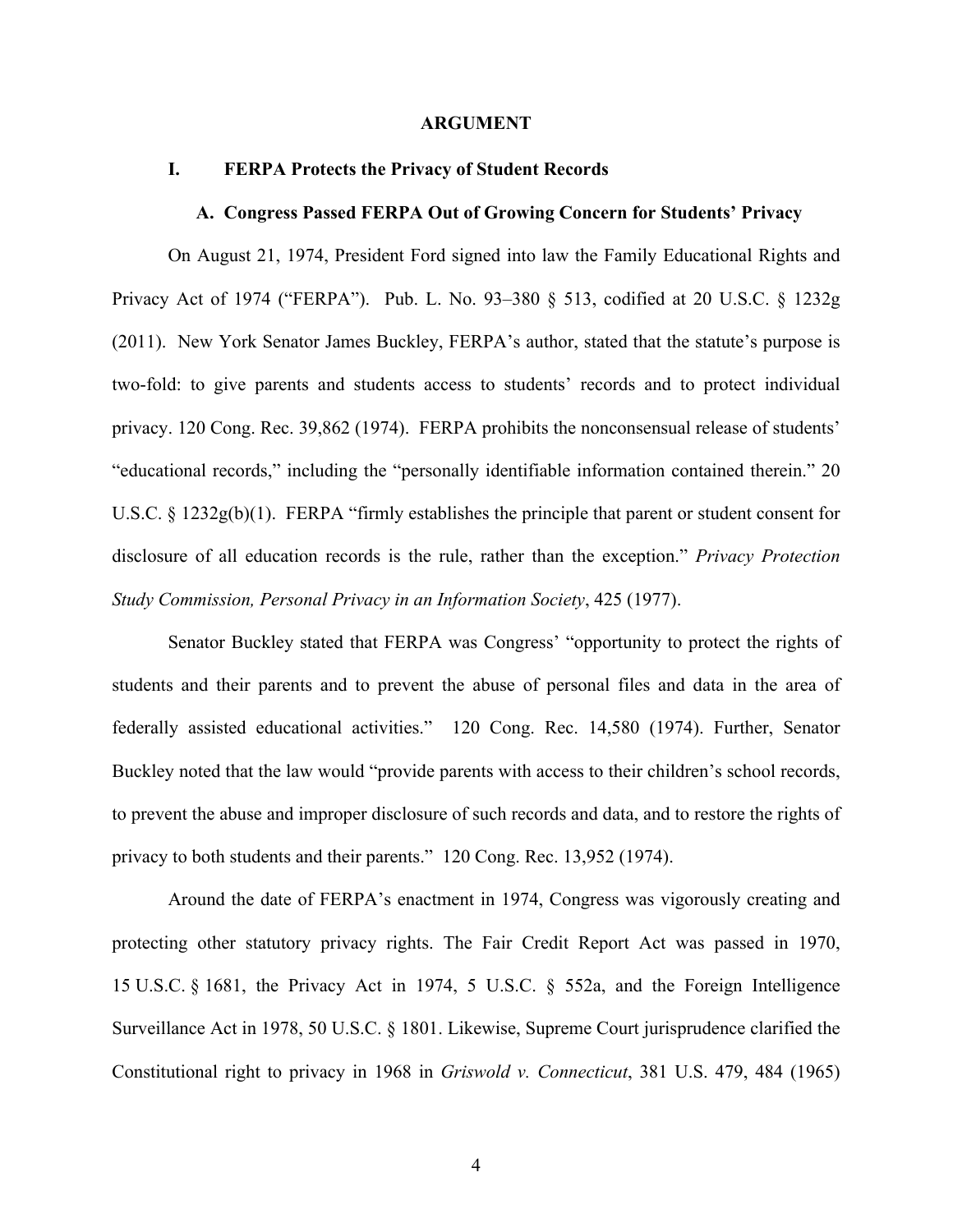(holding that "specific guarantees" within the Bill of Rights "create zones of privacy"), and again in 1973 in *Roe v. Wade*, 410 U.S. 113, 152 (1973) (recognizing that "a right of personal privacy, or a guarantee of certain areas or zones of privacy, does exist under the Constitution"). The executive branch was also expanding privacy protections, with the creation of a Domestic Council Committee on the Right of Privacy focused on the right of citizens to inspect and correct government data and the creation of means to safeguard personal information against improper alteration or disclosure. Office of the White House Press Secretary, *Fact Sheet: The President's*  Address on the American Right of Privacy, Washington, DC, Feb. 23, 1974,<sup>7</sup> A 1973 report to the Secretary of Health, Education, and Welfare found that "any use" of the administrative files of schools "for any but the original intention carries a clear danger of exploitation of truly private personal information." *Secretary's Advisory Committee on Automated Personal Data Systems, U.S. Dept. of Health, Education & Welfare* 72 (1973). On August 12, 1974, President Gerald Ford told a joint session of Congress, "there will be hot pursuit of tough laws to prevent illegal invasion of privacy in both government and private activities." President Gerald Ford, *Address to a Joint Session of Congress*, Aug. 12, 1974. 8

FERPA, commonly known as the "Buckley Amendment" was offered as an amendment on the Senate floor. The Act was not considered or approved by any Congressional committees or subcommittees. No committee reports were drafted concerning the Amendment. Less than one month after the Amendment's passage, Senator Buckley, along with Senator Clairborne Pell, issued a joint statement explaining the lawmakers' intent in passing FERPA. The Senators stated that FERPA is intended:

To assure parents of students, and students themselves if they are over the age of 18 or attending an institution or post-secondary education, access to their

 $\frac{7}{8}$  Available at http://www.presidency.ucsb.edu/ws/index.php?pid=4364.<br>  $\frac{8}{8}$  Available at http://www.presidency.ucsb.edu/ws/index.php?pid=4694#axzz1SenKzoWT.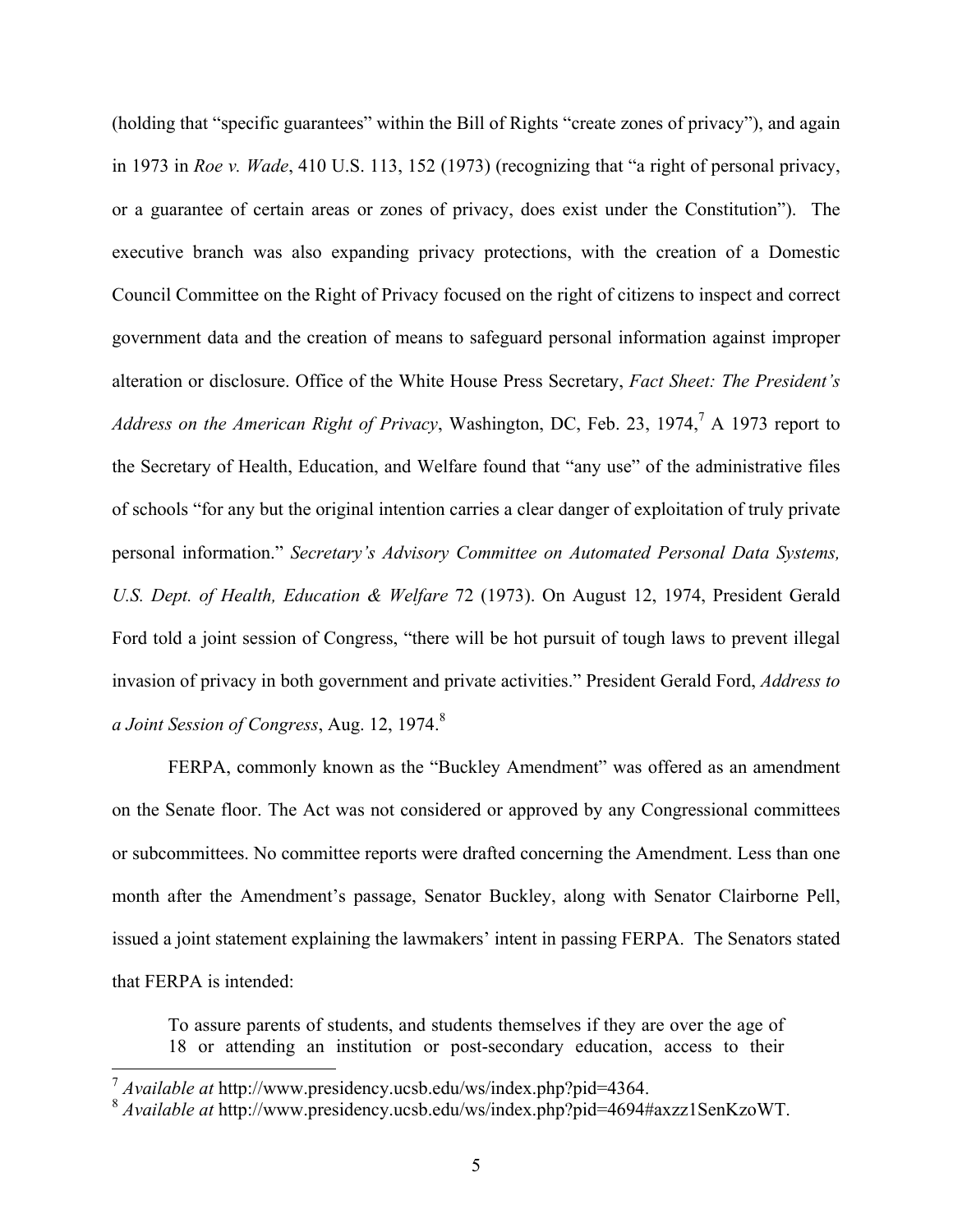education records and to protect such individuals' rights to privacy by limiting the transferability (and disclosure) of their records without their consent. The Secretary of Health, Education, and Welfare is charged with enforcement of the provisions of the Act, and failure to comply with its provisions can lead to withdrawal of Office of Education assistance to the educational agency or institution.

120 Cong. Rec. 39,858-66 (1974) (joint remarks of Senator Buckley and Senator Pell). The Joint Statement also expressed the legislators' intent that, with the adoption of the Act, "parents and students may properly begin to exercise their rights under the law, and the protection of their privacy may be assured." *Id*. at 39863. The enactment was in response to "the growing evidence of the abuse of student records across the nation." 121 Cong. Rec. S7974 (daily ed. May 13, 1975) (remarks of Senator Buckley). The Congressional Record included a finding that:

Access to pupil records by non-school personnel and representatives of outside agencies is, for the most part, handled on an ad hoc basis. Formal policies governing access by law-enforcement officials, the courts, potential employers, colleges, researchers and others do not exist in most school systems.

*Id*.

Senator Buckley's statements emphasize that students have substantial privacy and confidentiality interests in their school records, SenatorRep.No.93-1026, 93rd Cong., 2nd Sess. 186-88, and that "there [is] clear evidence of frequent, even systematic violations of the privacy of students and parents by the schools through the unauthorized collection of sensitive personal information and the unauthorized, inappropriate release of personal data to various individuals and organizations." 121 Cong. Rec. S7975 (daily ed. May 13, 1975). Lawmakers recognized that privacy violations are no less of a violation if the records are obtained pursuant to judicial approval, unless, before such approval is given, the party seeking the disclosure demonstrates a genuine need for the information that outweighs the privacy interest of the students. SenatorRep.No.93-1026, 93rd Cong., 2nd Sess. 187.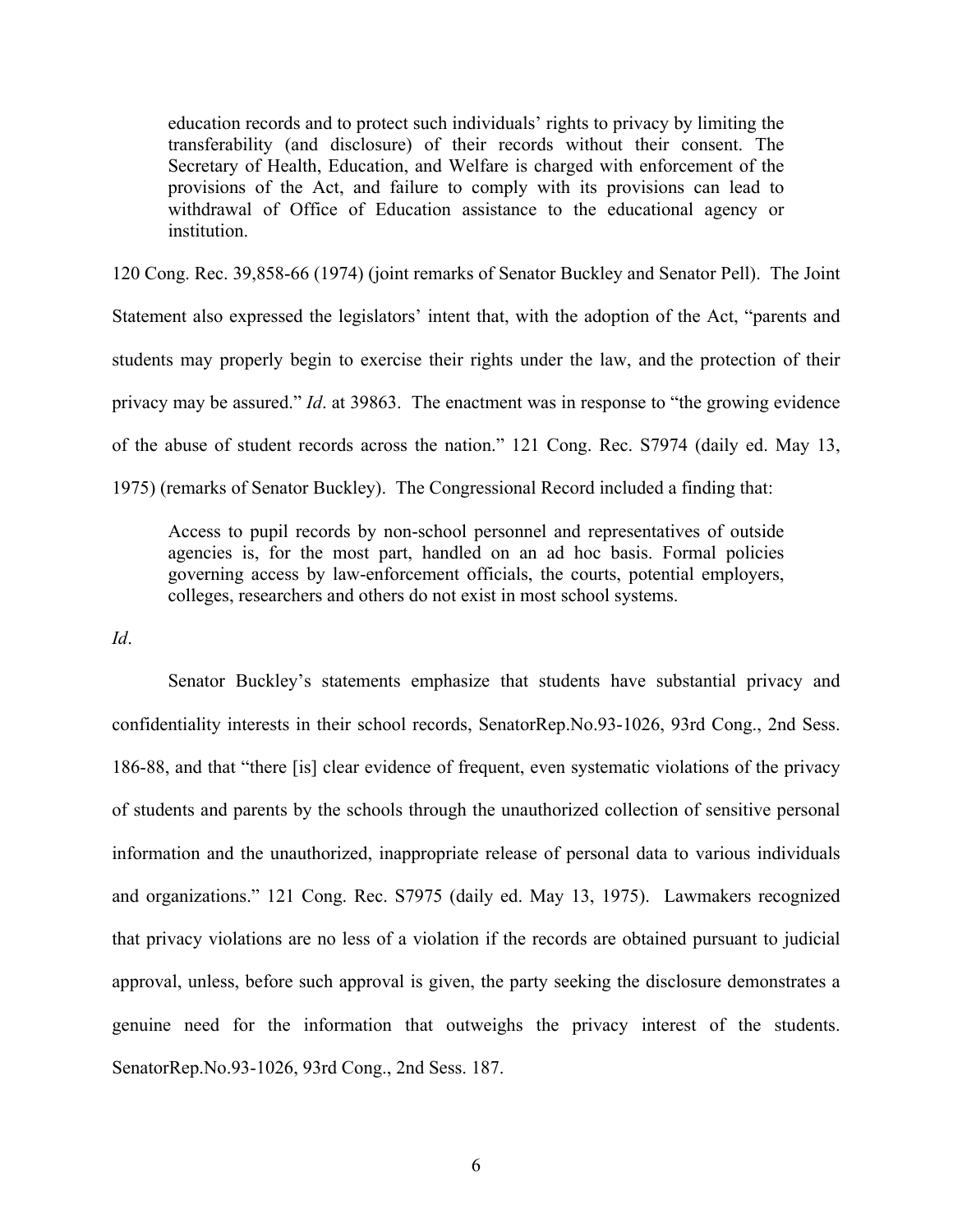Senator Buckley emphasized the "larger problem of the violation of privacy and other rights of children and their parents that increasingly pervades our schools." 120 Cong. Rec. at 13,951-52. FERPA's purpose was to "affirm the privacy and rights of children and their parents," ensure parental access to student information, and extend the "'personal shield for every American' against all invasions of privacy" to students. *Id*.

The FERPA amendments came about because of rising public concern about the misuse of automated record systems in universities. A 1973 government report on computerization notes that "a number of schools and colleges have been forced to abandon automated registration and scheduling by determined student campaigns to fold, spindle and mutilate." *Secretary's Advisory Committee on Automated Personal Data Systems, U.S. Dept. of Health, Education & Welfare, Records, Computers, and the Rights of Citizens* 28 (1973). As Vance Packard explained in the best-selling *The Naked Society*:

A perplexing problem has arisen in thousands of schools, particularly colleges, as to the kinds of information a teacher can properly give out to prospective employer about exstudents or graduating seniors. The problem has become acute at the college level because both corporate and government investigators, including FBI agents, have tended to become ever more probing in their questioning. . . .

What is a teacher's responsibility in dealing with such investigators? Unfortunately, the schools have offered the teachers virtually no guidance.

Vance Packard, *The Naked Society* 108 (1964).

As Alan Westin explained in the seminal *Privacy and Freedom*:

Government and private studies of the reasons for student's success in school require personal questions directed at the student throughout his school career and, often, interview with his parents and friends. The result of such highly psychological and sociological approaches to public policy is a demand for more personal information from schoolchildren, employees, employers, organizations, and so forth. Some are sought in the name of research or purely statistical data, some for general enforcement of socioeconomic policy, but all extract more detailed personal information citizens than ever before in our history.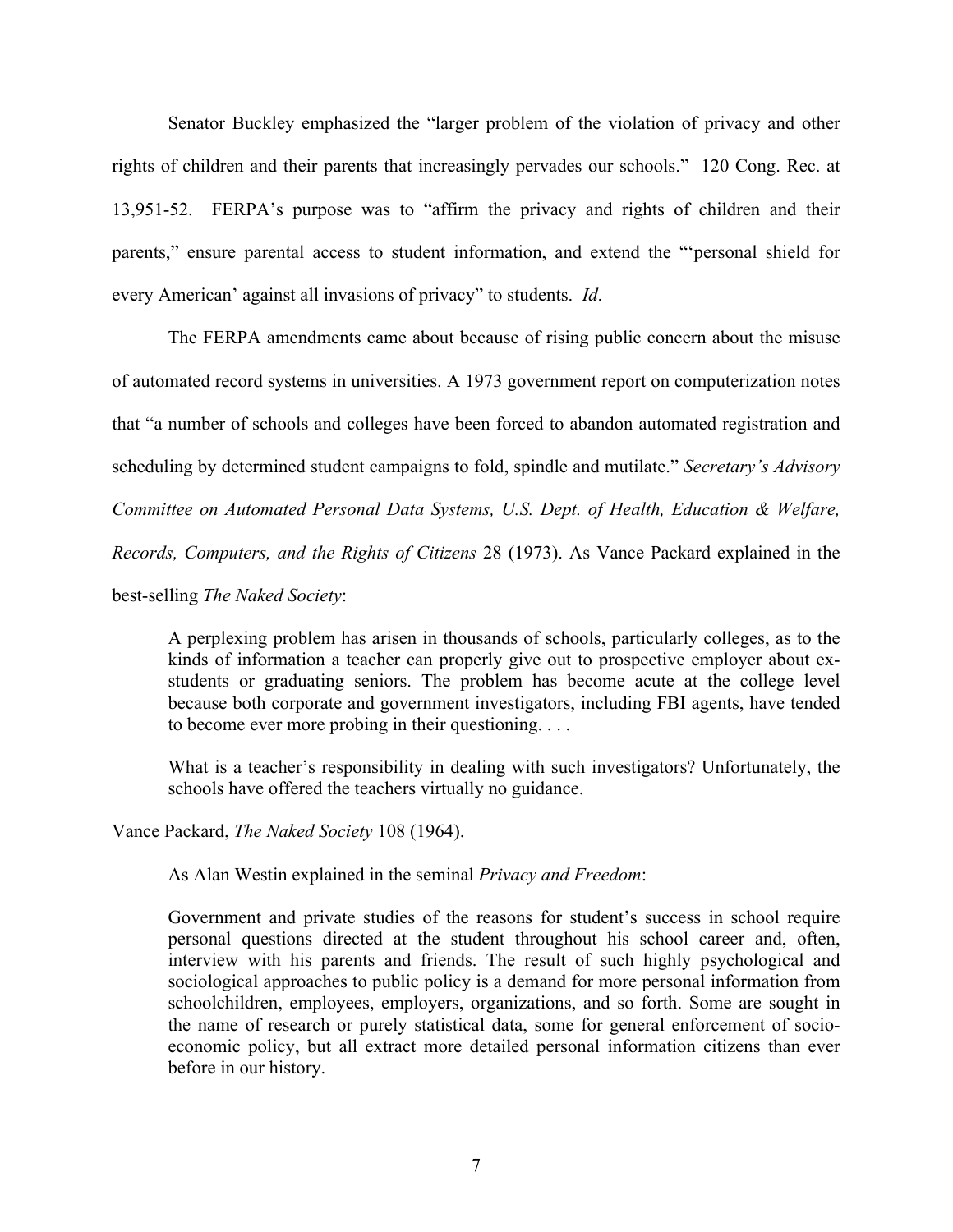Alan F. Westin, *Privacy and Freedom* 161 (1967).

Westin further noted that the individual's "complete educational record from pre-school nursery to post-graduate courses could be in the educational master file, including the results of all intelligence, aptitude and personality tests taken during his lifetime." *Id.* at 165.

Aryeh Neier's *Dossier: The Secret Files They Keep on You*, provides further background on the events that gave rise to the passage of FERPA. *See generally* Aryeh Neier, *Dossier: The Secret Files They Keep on You* (1975). Neier observed that "[s]chools have been compiling dossiers since the early part of the nineteenth century, but only in the last half century have records begun to include information beyond grades and attendance." *Id.* at 18. A report from the Russell Sage Foundation found that a majority of schools in New York City responding to a survey sent to school superintendents acknowledged that they allowed "prospective employers, juvenile courts (without subpoena), local police, the health department, the CIA, and the FBI access to the records. *Id.* "Only a small minority would allow access to such information to children or their parents." *Id.* Similarly, the Privacy Protection Study Commission found many reports of "sensitive disclosures" of student information by post-secondary institutions, highlighting access by commercial interests, government auditors, and "law enforcement and intelligence agencies." *Privacy Protection Study Commission, Personal Privacy in an Information Society* 409 (1977).

The Russell Sage report led to the creation of "a special committee of school officials and representatives of civic organizations to review the problem of records and to recommend new policies." Neier, *supra*, at 19. New York City, New Mexico, and others adopted policies that gave students and parents the right to inspect educational records and prohibited access by others. *Id*.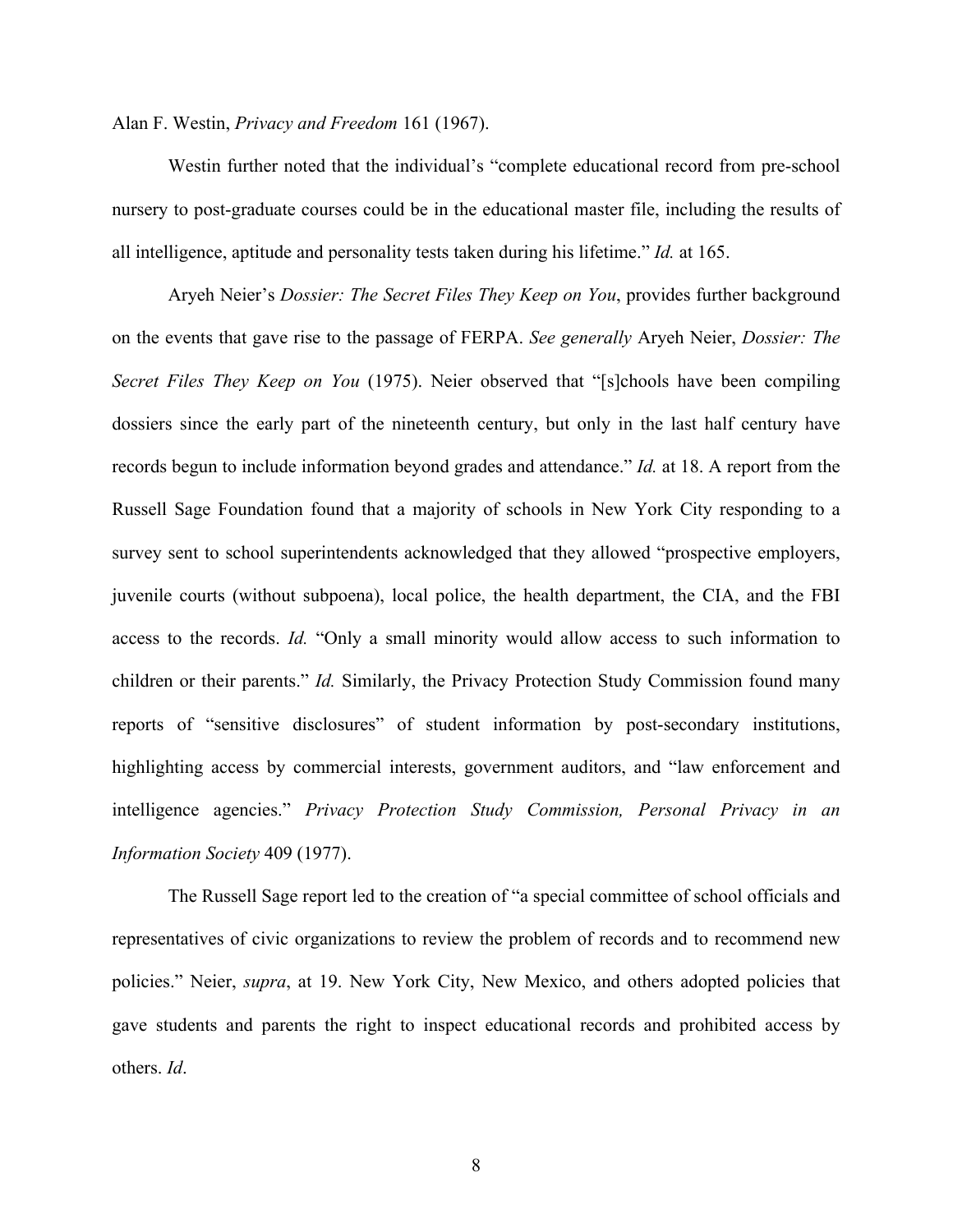#### **B. Admissions Records are an "Education Record" Under FERPA**

FERPA protects admissions records under the "education records" provision. 20 U.S.C.  $\S$  1232g(a)(4)(A). When FERPA was first signed into law in August 1974, it set forth a list of the types of records that were protected from disclosure. 120 Cong. Rec. 13,952 (1974). This list did not explicitly include admissions records. *Id*. In December 1974, Congress amended FERPA, replacing the list with a broader standard that protects all records that "contain information directly related to a student; and are maintained by an educational agency or institution or by a person acting for such agency or institution." 20 U.S.C.  $\S$  1232g(a)(4)(A). This definition encompasses the "detailed record on the applicant"—including academic, financial, and medical information, as well as faculty and staff notes and evaluations—that universities generate during the admissions process. *Privacy Protection Study Commission, Personal Privacy in an Information Society* 406–07 (1977). More broadly, all student records created and kept by schools for their later use are within the bounds of FERPA's protections. *See Owasso Indep. Sch. Dist. No. I-011 v. Falvo*, 534 U.S. 426, 433 (2002) (reading Congress' use of the word "maintains" as applying FERPA's privacy protections to records that "will be kept in a filing cabinet in a records room at the school or on a permanent secure database, perhaps even after the student is no longer enrolled").

FERPA plainly contemplates that admissions records fall within the "education records" category in the way that it treats confidential letters and statements of recommendation associated with the admissions promise. The Act prohibits most disclosures of education records. 20 U.S.C. § 1232g(b). The Act also requires that schools provide students and parents with access to their education records. 20 U.S.C.  $\S$  1232g(a)(1)(A) – (B); *see also* 120 Cong. Rec. 39,862 (1974) (Senator Buckley stating that FERPA is intended to provide students and parents

9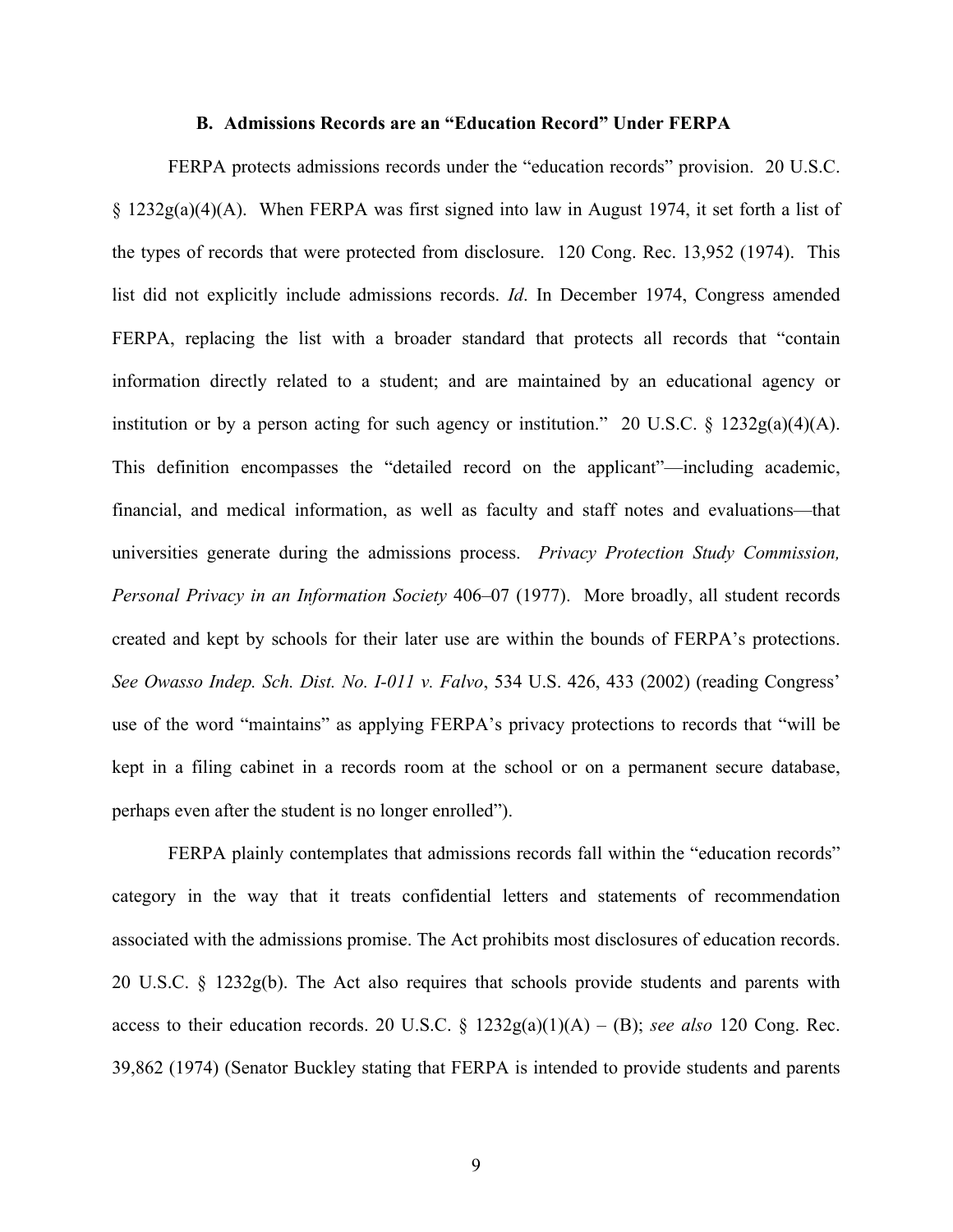with the means to "know, review, and challenge all information—with certain limited exceptions—that an institution keeps on [students], particularly when the institution may make important decisions affecting [the students'] future, or may transmit such personal information to parties outside the institution"). However, the Act exempts certain admissions records from the access obligation. 20 U.S.C. § 1232g(a)(1)(C)(ii) (stating that the Act "shall not operate to make available to students in institutions of postsecondary education . . . confidential letters and statements of recommendation, which were placed in the education records prior to January 1, 1975, if such letters or statements are not used for purposes other than those for which they were specifically intended"); 20 U.S.C. §  $1232g(a)(1)(C)(iii)(I)$  (stating that, for letters submitted after January 1, 1975, schools may not release letters to students who have waived their right to access them).

The Joint Statement, which constitutes the legislative history for FERPA, explains that Sections  $1232g(a)(1)(C)(ii)$  and  $1232g(a)(1)(C)(iii)(I)$  were intended to alleviate the concerns of schools that required letters of recommendation as a part of their admissions process and promised recommenders that "such letters will not be available to the student, to his parents, or to third parties not associated with the purpose of the recommendation." 120 Cong. Rec. at 39,863. This exception, which removes certain elements of a student's admissions record from the "education records" category, demonstrates that the other portions of an admissions record are classified as "education records" and subject to FERPA requirements. *See In re Globe Bldg. Materials, Inc.*, 463 F.3d 631, 635 (7th Cir. 2006) (applying the concept of *expressio unius est exlusio alterius*, that "to express or include the one thing implies the exclusion of the other").

As the Department of Education, the agency tasked with enforcing FERPA, explained:

The 1974 amendments limited the right to inspect and review records so that postsecondary students do not have access to 1) financial records of their parents, and 2)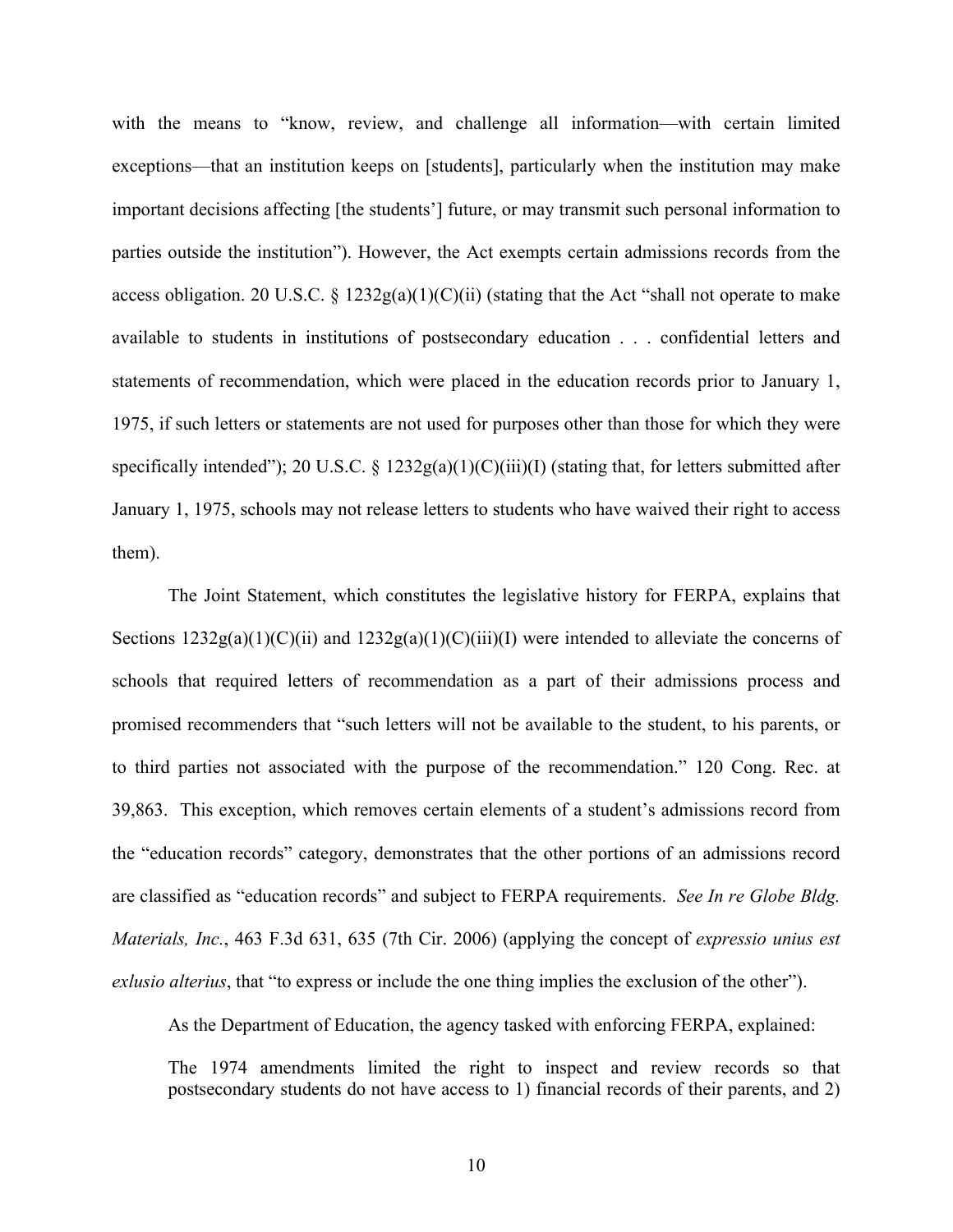confidential letters of recommendation placed in records before January 1, 1975, or if the student has voluntarily waived access to these letters, *provided that the waiver cannot be required as a precondition of admission,* employment, or receipt of awards. In order to ensure that a rejected applicant was not given the right to challenge letters of recommendation or the institution's admission decision, "student" was defined as "any person with respect to whom an educational agency or institution maintains education records or personally identifiable information, but does not include a person who has not been in attendance at such agency or institution."

Dept. of Educ., *Legislative History of Major FERPA Provisions* at 3 (June 2002) (emphasis added).<sup>9</sup>

Admissions records fall within the definition of "education records" protected by Congress. Congress intended to prevent the release of admissions records to outside parties.

### **II. FERPA Prohibits the Disclosure of Student Records**

## **A. Conditional Funding as the Means to Enforce FERPA's Prohibition Against Disclosure by Universities is Consistent with FERPA's Statutory Purpose**

FERPA prohibits "the release of education records . . . or personally identifiable information contained therein . . . of students without the written consent of their parents . . .". 20 U.S.C. § 1232g(b). Congress chose to enforce this prohibition through a "conditional funding" provision – FERPA states that "no funds shall be made available under any applicable program to any educational agency or institution" that fails to comply with FERPA's disclosure prohibition. *Id*. In enacting FERPA, Congress conditioned "the receipt of federal funds on certain requirements relating to the access and disclosure of student educational records." *Gonzaga Univ. v. Doe*, 536 U.S. 273, 278–79 (2002).

It is not uncommon for Congress to utilize conditional funding provisions to enforce statutory prohibitions. *E.g.*, 23 U.S.C. § 158 (2011) (conditioning disbursement of national highway funds on states' adoption of a minimum drinking age of twenty-one); 20 U.S.C. § 1681 (2011) (prohibiting educational programs that receive federal financial assistance from

<sup>&</sup>lt;sup>9</sup> *Available at* http://www2.ed.gov/policy/gen/guid/fpco/ferpa/leg-history.html.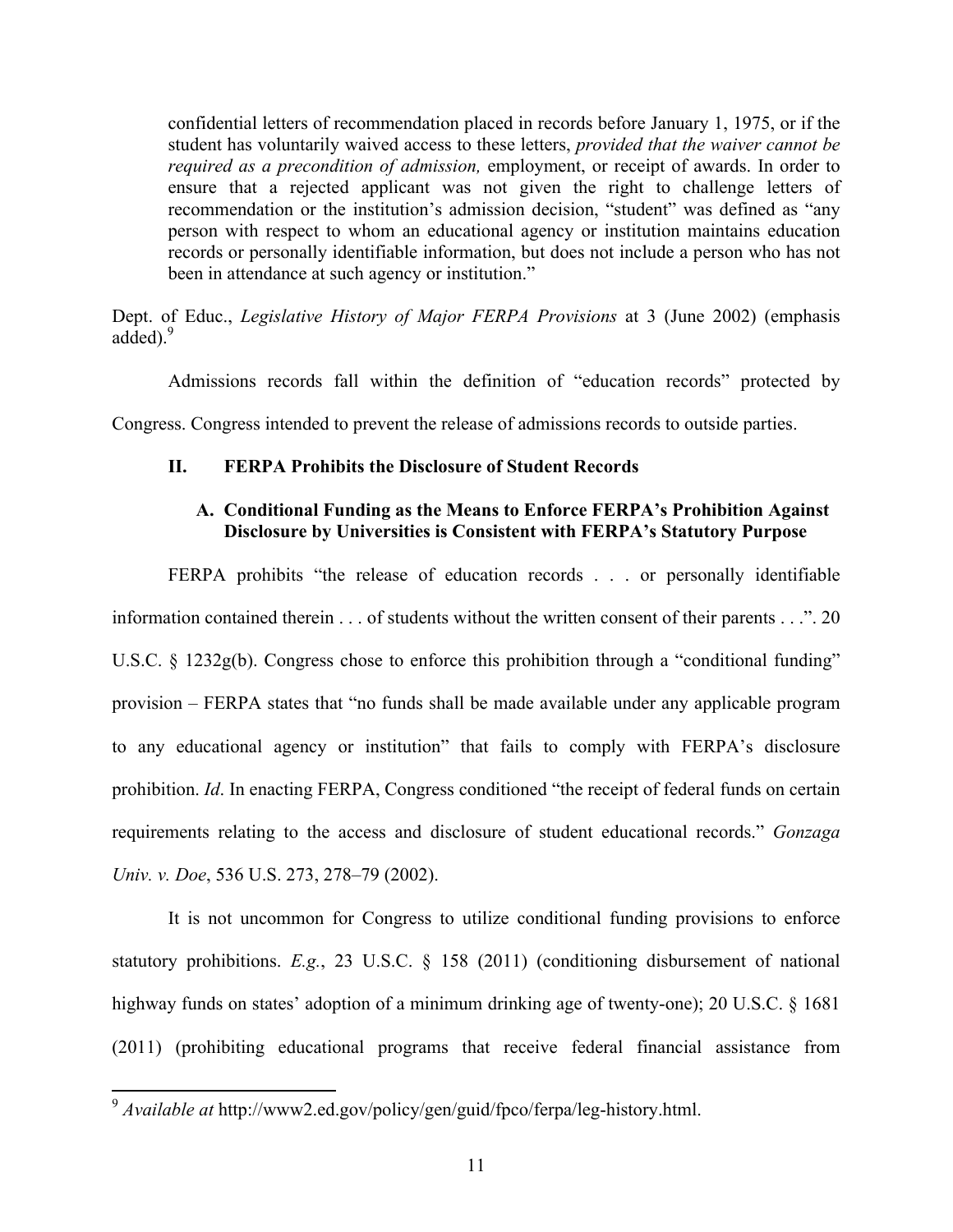discriminating on the basis of sex); 20 U.S.C. § 1400, 1407 (2011) (setting requirements for special education and disabilities services offered by states and agencies that accept federal funding under the statute); 10 U.S.C. § 983 (2011) (barring funding to universities that fail to provide access to military recruiters). The Supreme Court has observed that "objectives not thought to be within [Congress'] Article I 'enumerated legislative fields' may nevertheless be attained through the use of the spending power and the conditional grant of federal funds." *South Dakota v. Dole*, 483 U.S. 203, 207 (1987). Congress' choice to enforce FERPA's disclosure prohibition through a conditional funding provision is consistent with common legislative practice.

Congress has stated: "in our Federal system, the primary public responsibility for education is reserved respectively to the States and the local school systems and other instrumentalities of the States." 20 U.S.C. § 3401(4) (2011). FERPA primarily regulates the actions of institutional actors, not individuals. 20 U.S.C. § 1232g(f)–(g) (instructing the Secretary of Education to create a centralized review function and enforce FERPA); *Gonzaga*, 536 U.S. at 287 (noting that FERPA provisions "speak only" to the Secretary of Education); *Ind. Prot. & Advocacy Servs. v. Ind. Family & Soc. Servs. Admin.*, 603 F.3d 365, 379 (7th Cir. 2010) (discussing Congress' FERPA enforcement mechanisms and noting that the Act directs the Secretary of Education to ensure educational institutions' compliance with the statute). After FERPA's enactment, the Secretary of Education implemented regulations governing educational institutions that receive funds "under any program administered by the Secretary." 34 C.F.R. § 99.1 (2011). These regulations apply to any institution that provides educational services or instruction, as well as institutions that are authorized to "direct and control" public educational entities. *Id*. The regulations do not apply to individuals. *Id*.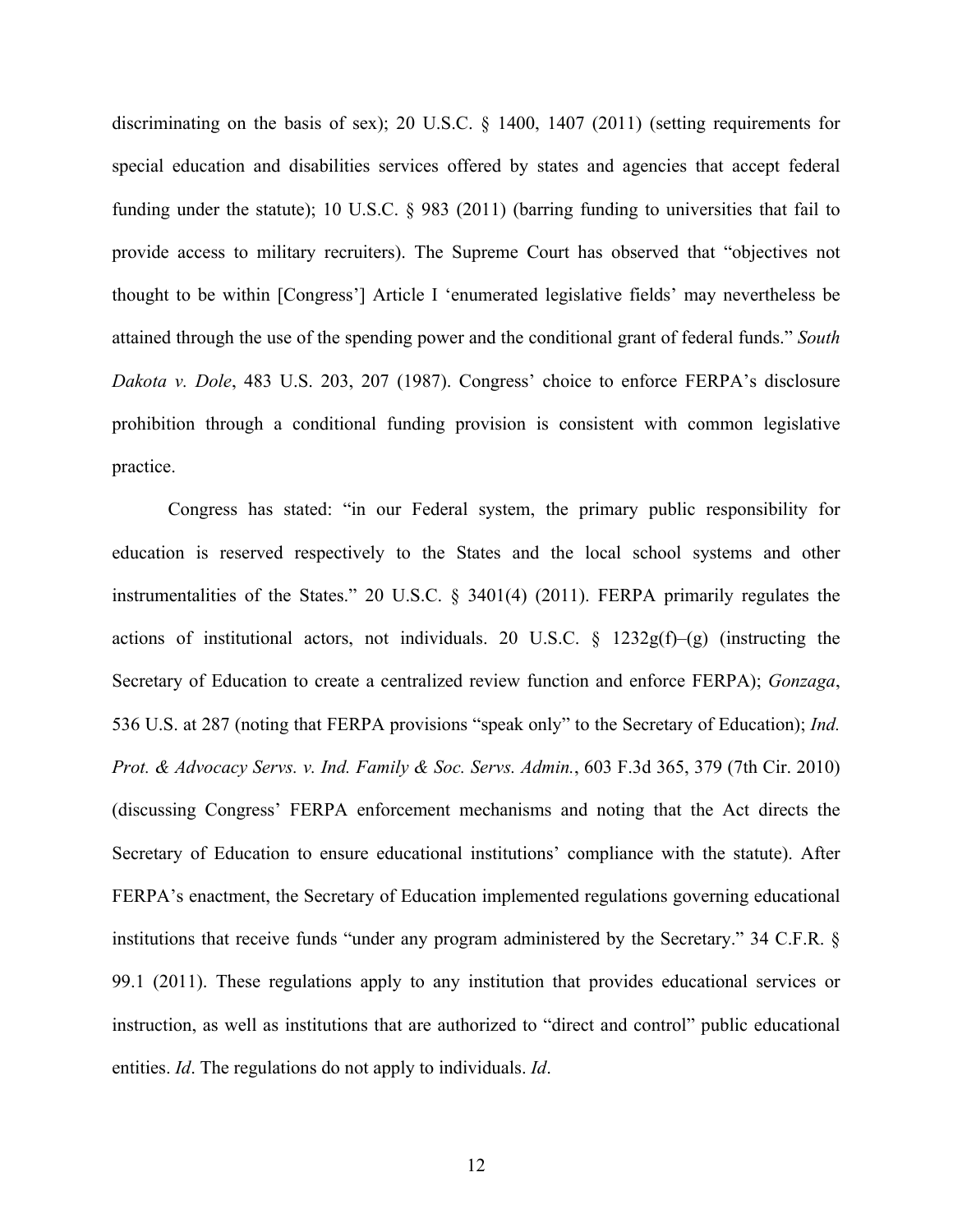Congress' choice to enforce FERPA's disclosure prohibition through a conditional funding provision is consistent with the Act's statutory scheme because FERPA regulates institutions, not individuals. And the regulated institutions rely, to a substantial extent, on federal funds. In fact, FERPA-regulated entities depend on federal funding to such an extent that it would be nearly impossible for an entity to forgo such funds.

## **B. FERPA Operates as a Prohibition; No Public University Could Reasonably Forswear Federal Funding for the Opportunity to Disregard Its FERPA Obligations**

Public universities are dependent on federal funding, and it is neither practical nor feasible for the institutions to operate without this support. Decreases in other funding sources have further constrained universities. *See* Letter from Peter McPherson, President, Association of Public & Land-Grant Universities, to A.P.L.U. Council of Presidents, Council on Academic Affairs, Council on Research Programs and Graduate Education and Council on Government Affairs (Nov. 2010) at 16–17 (discussing options for the future viability of public research universities and noting that the "general consensus" is that "additional federal support is critically needed" in order to "forestall permanent damage").<sup>10</sup> Many institutions view federal financial support as critical to their success. *Id*. The Association of Public and Land-Grant Universities noted that the partnership between the federal government and universities is "critical to future U.S. economic and technological competitiveness." *Id.* at 21. FERPA-covered institutions work with the Department of Education's Family Policy Compliance Office to change their policies in order to comply with FERPA, and as such, no institution has lost its federal funding. *See* Clifford A. Ramirez*, FERPA Clear & Simple: The College Professional's* 

<sup>&</sup>lt;sup>10</sup> Available at http://www.aplu.org/document.doc?id=2856.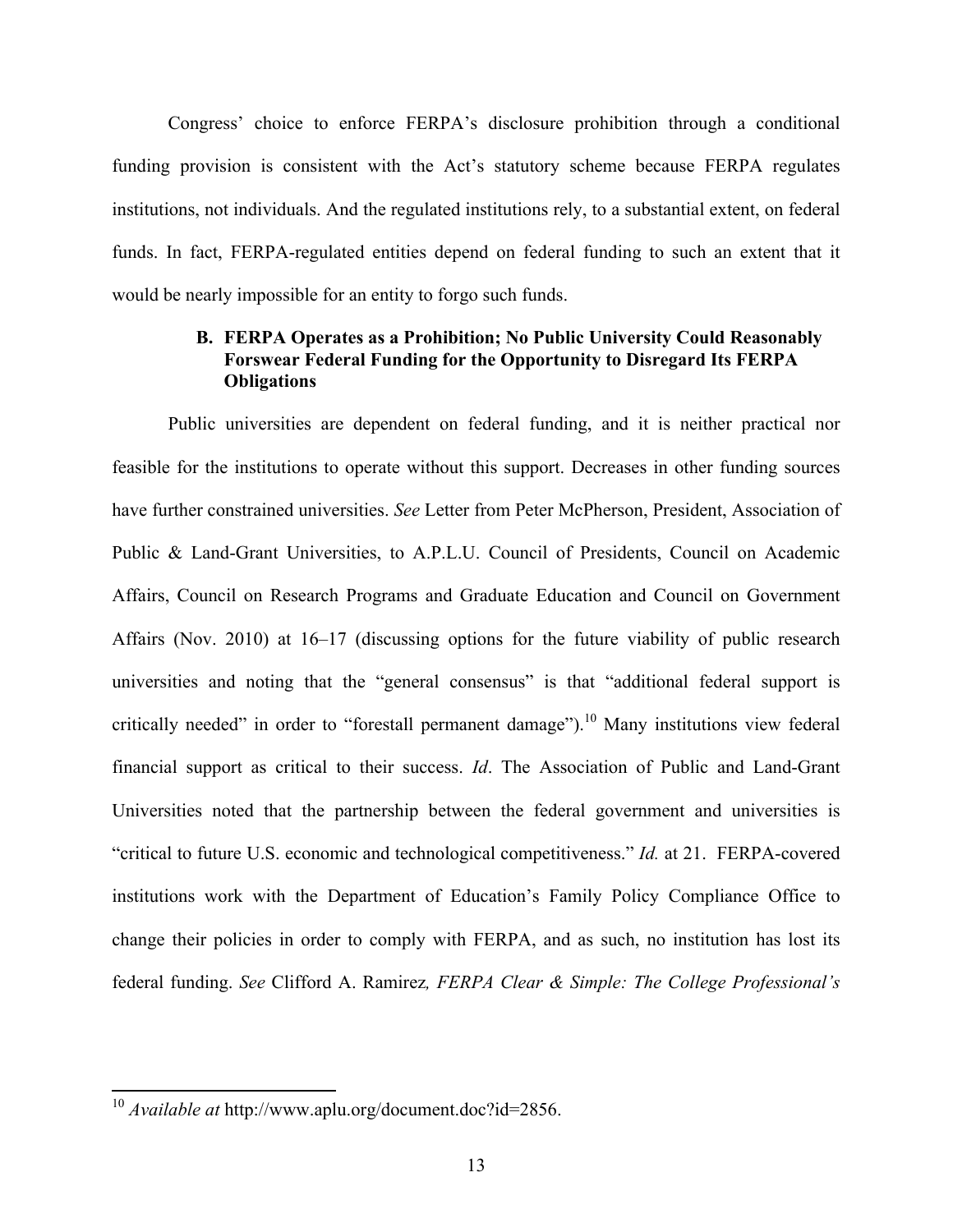*Guide to Compliance* (2009); *FERPA and Campus Safety*, NACUA Notes (National Association of College and University Attorneys), June 19, 2009, at  $7<sup>11</sup>$ 

Universities cannot exercise a real choice in deciding to forgo federal funding for the freedom to ignore FERPA's mandates. Public universities are dependent on federal funds. Federal funding includes aid through federal government programs across a wide range of academic and athletic programs. Federal funding includes direct funding to states that is then distributed to universities, as well as funding to individual students that makes enrollment possible.

A university that chose to forgo federal grants would still be subject to FERPA if it admitted a single student who received federal funding.<sup>12</sup> The Department of Education estimates that it provides "grant, loan, and work-study assistance" to more than fifteen million postsecondary students every year.13 The Department makes more than \$120B in new student loans annually.<sup>14</sup> The Department allocated over \$38B for all postsecondary education program grants and work-study payments in 2010 and estimated an expenditure of more than \$37B for 2011 and 2012. Dept. of Educ., *Funds for State Formula- Allocated and Selected Student Aid Programs*, 120 (July 11, 2011). 15 The actual and estimated amount of annual funding allocated by the Department to the State of Illinois for all postsecondary education programs has been over \$1.6B for the past three years. *Id.* at 34 (noting that the subtotals do not reflect all of the funds

<sup>&</sup>lt;sup>11</sup> Available at http://www.case.org/Documents/PublicPolicy/FERPA\_2009a.pdf. <sup>12</sup> *See Government Funding Policy*, Gardner Webb Univ.

http://supportgwu.com/content/government-funding-policy (last visited July 14, 2011). 13 *The Federal Role in Education*, Dept. of Educ.,

http://www2.ed.gov/about/overview/fed/role.html (last modified Mar. 30, 2011).

<sup>14</sup> *Fiscal Year 2012 Budget Summary Section II.E Higher Education Programs*, Dept. of Educ.,http://www2.ed.gov/about/overview/budget/budget12/summary/edlite-section2e.html (last updated Feb. 14, 2011).

<sup>&</sup>lt;sup>15</sup> *Available at* http://www2.ed.gov/about/overview/budget/statetables/12stbystate.pdf.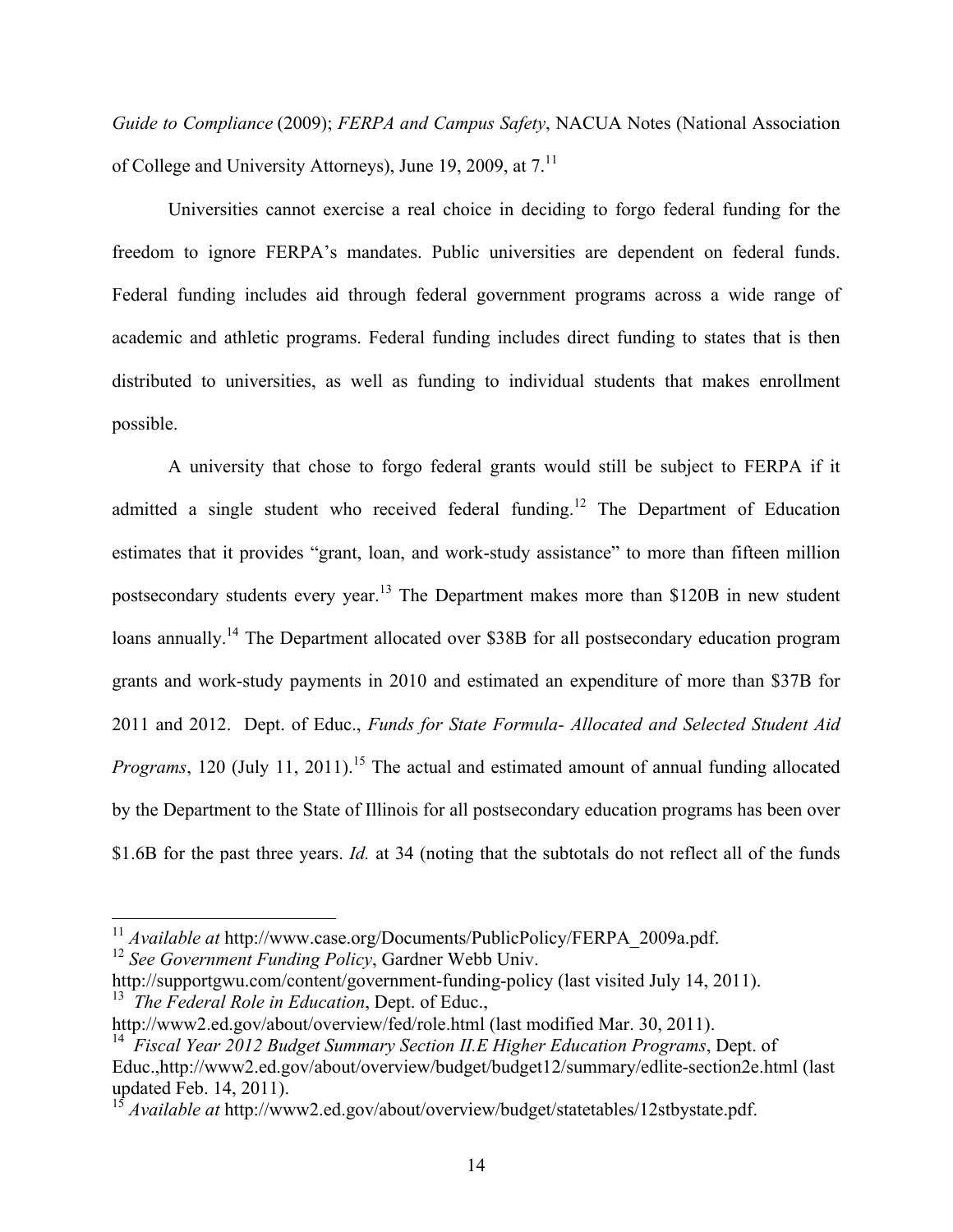that a state receives from the Department of Education since institutions may also receive funds on a competitive basis).

Further, if any department or component of a university receives funding from the Department of Education, FERPA's disclosure prohibitions apply to the entire institution. 34 C.F.R. § 99.1(d). Thus, if a single department or university office chose to disclose student records, it would place at risk the entire institution's eligibility for federal funding.

The Department of Education views FERPA as a prohibition and enforces the statute's provisions as such. *The Family Educational Rights and Privacy Act: Guidance for Eligible Students*, Dept. of Educ. 1 (Feb. 2011) ("FERPA generally prohibits the improper disclosure of personally identifiable information derived from education records."); *see also United States v. Miami Univ.*, 294 F.3d 797, 804 (6th Cir. 2002) (indicating that the Department of Education instructed Miami University that the Act prohibits the university from releasing student records in response to a state public records act request).<sup>16</sup> The Department recognizes the effectiveness of FERPA's conditional funding provision as an enforcement mechanism. In response to a challenge to a FERPA provision related to law enforcement records, the Department of Education stated that when it investigates FERPA violations, most institutions voluntarily comply with Agency demands as a result of the "extraordinary leverage" provided by FERPA's conditional funding provision. *Student Press Law Ctr. v. Alexander*, 778 F. Supp. 1227, 1230 (D.D.C. 1991).

Congress' rationale for employing conditional federal funding as FERPA's enforcement mechanism and the evidence illustrating the practical effect of federal funding on institutions demonstrates that FERPA effectively prohibits disclosure of student records. Indeed, to date no

<sup>&</sup>lt;sup>16</sup> *Available at* http://ed.gov/policy/gen/guid/fpco/ferpa/for-eligible-students.pdf.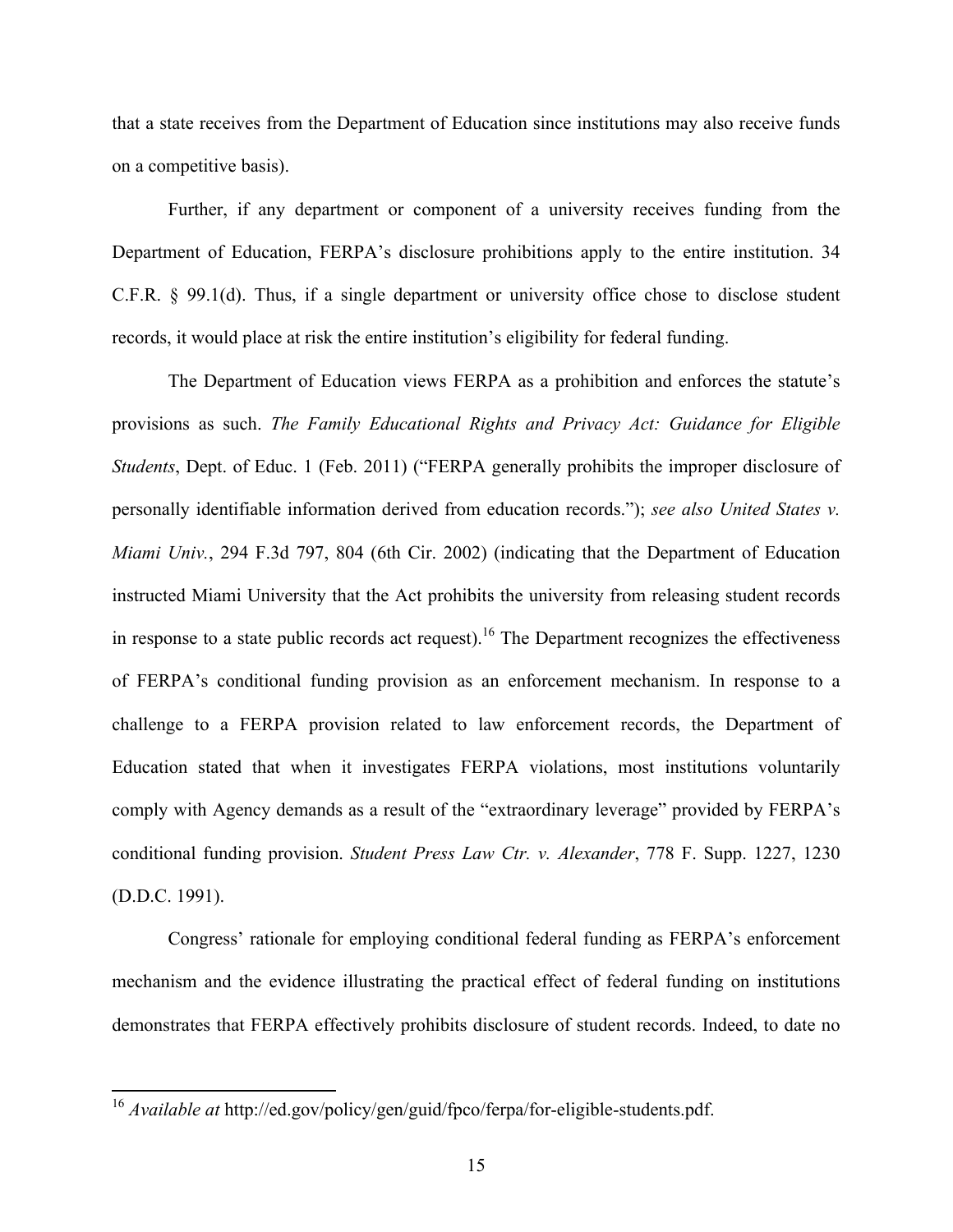public school in the almost forty year history of the Act has chosen to forswear federal funding so that it might disregard the obligations set out in FERPA.

### **C. FERPA Establishes a Mandatory Enforcement Scheme**

FERPA sets out clear prohibitions and leaves no discretion to covered institutions. "Under FERPA, schools and educational agencies receiving federal financial assistance *must* comply with certain conditions." *Owasso Indep. Sch. Dist. No. I-011 v. Falvo*, 534 U.S. 426, 428 (2002) (emphasis added). Congress "effectuated" FERPA's "explicit purpose" of protecting students' right to privacy by imposing the funding conditions on educational institutions. *Miami Univ.*, 294 F.3d at 817–18. "Once the conditions and the funds are accepted, the school is indeed prohibited from systematically releasing education records without consent." *Id.* at 81; *see also Disability Law Ctr. of Alaska, Inc. v. Anchorage Sch. Dist.*, 581 F.3d 936, 939 (9th Cir. 2009) (noting that FERPA and the Individuals with Disabilities Education Act "prohibit" institutions from disclosing records "without parental consent or court order"); *Frazier v. Fairhaven Sch. Comm.*, 276 F.3d 52, 69 (1st Cir. 2002) (referring to "FERPA's litany of specific prohibitions").

Federal district courts have also held that FERPA's conditional funding provision prohibits institutions from disclosing information. In analyzing the applicability of a § 1983 claim under FERPA—an issue that was subsequently resolved by the Supreme Court in *Gonzaga*—a New Hampshire district court held that FERPA is not "merely a congressional preference" but instead a requirement that imposes a "mandatory obligation" on educational institutions. *Belanger v. Nashua, N.H. Sch. Dist.*, 856 F. Supp. 40, 46 (D.N.H. 1994) (allowing the plaintiff to proceed with a § 1983 claim under FERPA). A Washington district court opined that "[t]he basic protection of FERPA is that a school that accepts federal education funds is prohibited from releasing student education records without student consent." *E.W v. Moody*,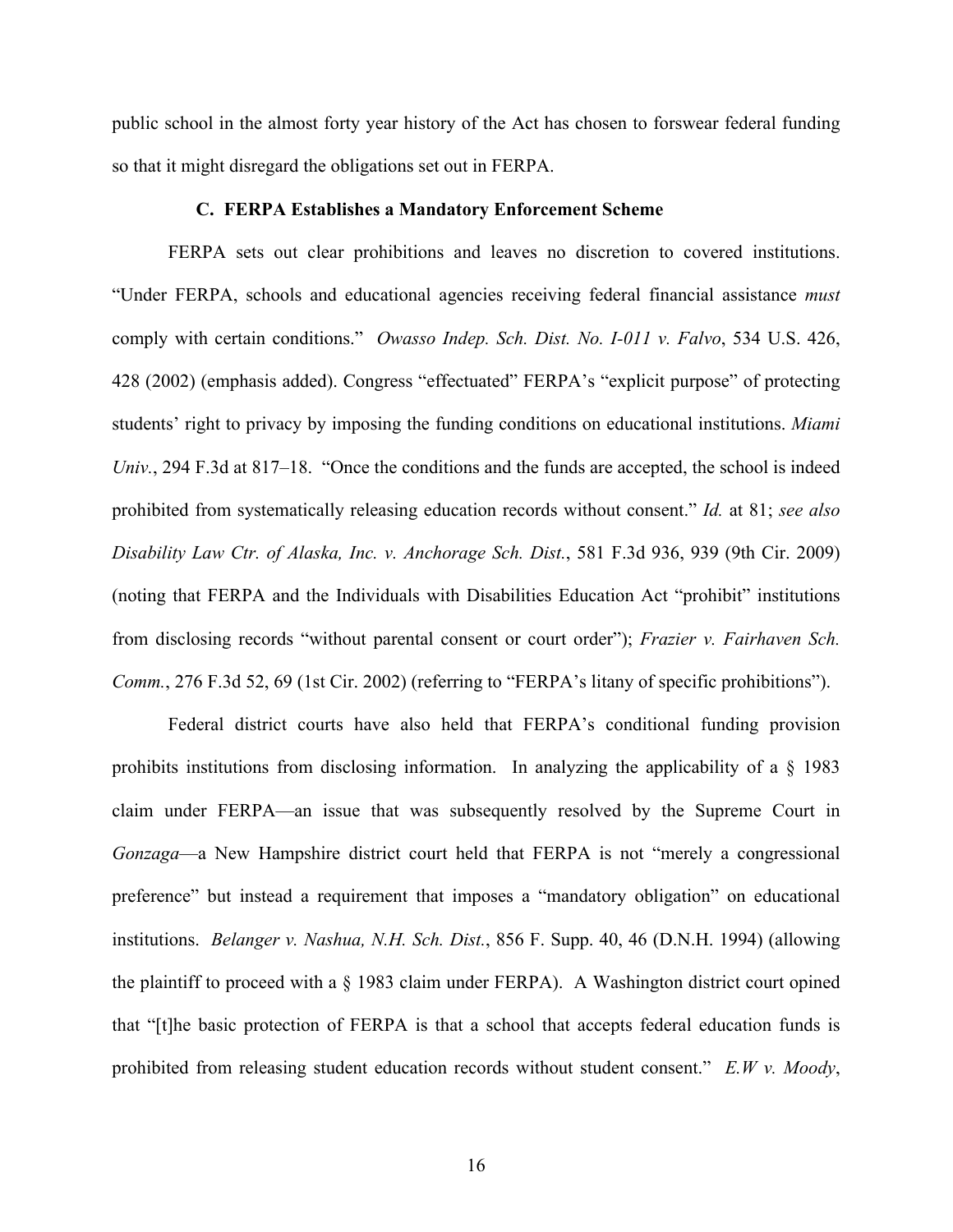No. 06-5253, 2007 WL 445962, at \*2 (W.D. Wash. 2007). Thus, the enforcement mechanism established by Congress for FERPA compels universities to protect student information.

### **III. The State of Illinois Recognizes the Importance of Student Privacy**

The present case involves the interaction of Illinois' state open government law and FERPA, a federal statute. Appellant is not subject to Illinois' educational privacy law, the Illinois School Student Records Act ("ISSRA"). 105 Ill. Comp. Stat. 10/2(b) (2010) (ISSRA governs only "elementary or secondary educational agenc[ies] or institution[s]," not universities). However, the Illinois legislature provided strong privacy protections for students' education records in ISSRA. 105 Ill. Comp. Stat. 10/6, 10/9 (prohibiting disclosure of student records and conferring a private right of action on students). These protections make clear the Illinois legislature's intent to safeguard student records, even in the face of open government requests. Moreover, the Illinois Freedom of Information Act ("FOIA") protects student privacy by exempting student records from compelled disclosure. 5 Ill. Comp. Stat. 140/7(1)(a)–(c), (1)(j),  $(1)(z)$ .

The Illinois School Student Records Act, enacted in 1976, is a comprehensive privacy statute that is modeled after FERPA and protects the privacy of student records. *See Garlick v. Oak Park & River Forest High Sch. Dist. #200*, 905 N.E.2d 930, 939 (Ill. App. Ct. 2009) (noting that ISSRA is modeled after FERPA); Susan P. Stuart, *A Local Distinction: State Education Privacy Laws for Public Schoolchildren*, 108 W. Va. L. Rev. 361, 380 (2005) (referring to ISSRA as "comprehensive"). ISSRA explicitly prohibits the disclosure of student records. 105 Ill. Comp. Stat. 10/6(a). It mandates that "[n]o school student records or information contained therein may be released, transferred, disclosed or otherwise disseminated." *Id.* ISSRA sets forth several exceptions to this general prohibition, including disclosure for research in accordance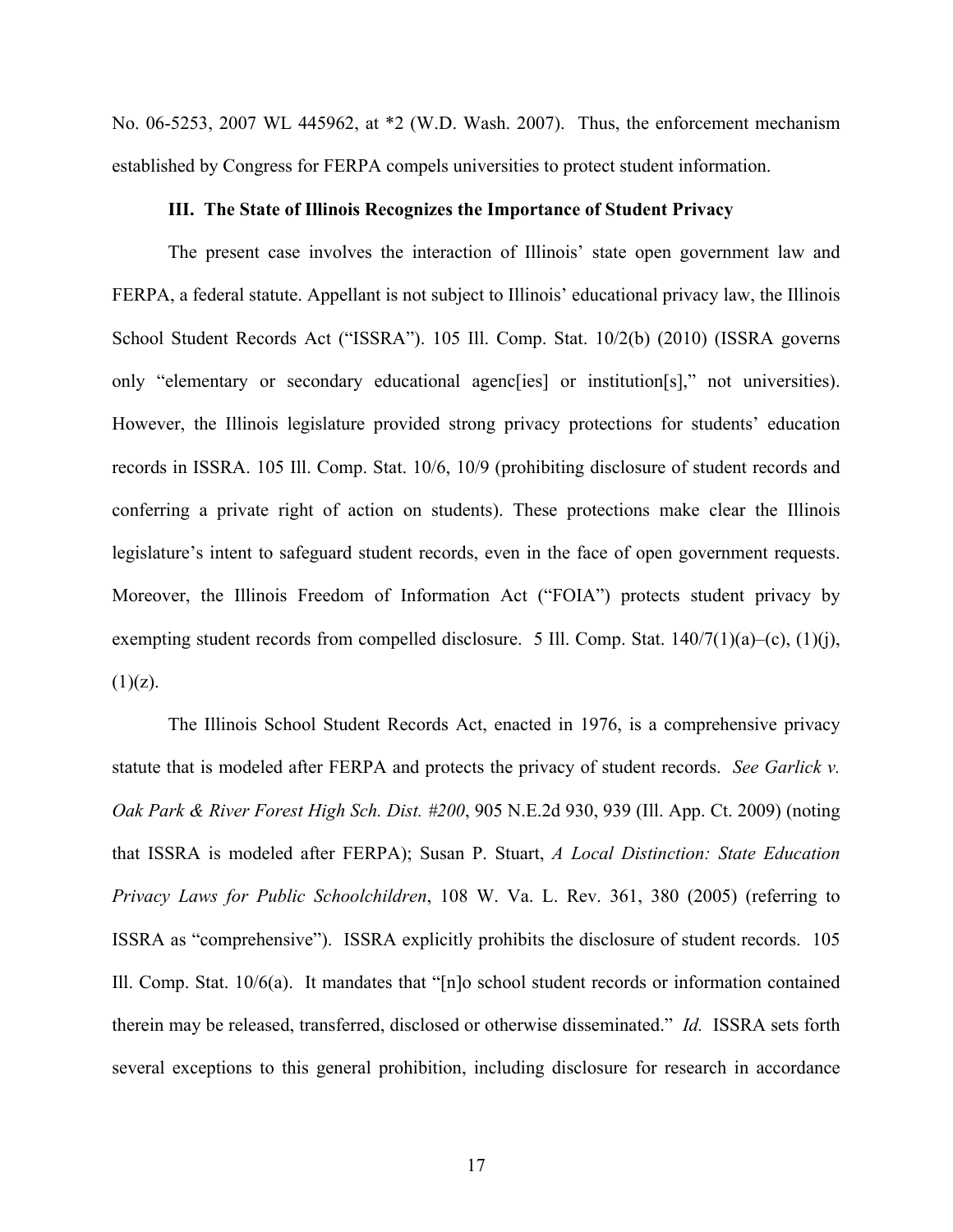with FERPA. *Id.* §§ 10/6(a)(1)–(a)(12). The Illinois Supreme Court has held that ISSRA "prohibits the disclosure of a school student record whereby a student may be individually identified." *Bowie v. Evanston Cmty. Consol. Sch. Dist. No. 65*, 538 N.E.2d 557, 560 (Ill. 1989). ISSRA confers a private right of action on students; it creates a right to both injunctive relief and damages for a violation of the mandate. 105 Ill. Comp. Stat. 10/9; *John K. v. Bd. of Educ. for Sch. Dist. #65*, 504 N.E.2d 797, 802 (Ill. App. Ct. 1987).

The Illinois Freedom of Information Act, enacted in 1984 and amended in 2010, protects student privacy through its exemptions. 5 Ill. Comp. Stat. 140 (2010). The Illinois FOIA mandates that "[e]ach public body shall make available to any person for inspection or copying all public records." *Id*. § 140/3. The Illinois FOIA includes several exemptions, all listed in Section 7 of the statute. *Id*. § 140/7. At least three exemptions protect student records: exemption 7(1)(a), exemption 7(1)(j), and exemption 7(1)(z). *Id.* Exemption 7(1)(a) states that "information specifically prohibited from disclosure by federal or State laws or rules and regulations implementing federal or State law" is exempt from inspection and copying. *Id.* §  $140/7(1)(a)$ . Exemption  $7(1)(a)$  includes ISSRA, which had been effective law for eight years prior to the enactment of the Illinois FOIA, and FERPA, which had been effective law for ten years prior to the Illinois FOIA. *Id.*  $\frac{1}{2}$  140/7(1)(a). Exemption 7(1)(j) protects information pertaining to education matters, including "information concerning a school or university's adjudication of student disciplinary cases, but only to the extent that disclosure would unavoidably reveal the identity of the student." *Id.*  $\S$  140/7(j). Exemption 7(1)(z) further protects information about students, specifically "information about students exempted from disclosure under . . . the School Code, and information about undergraduate students enrolled at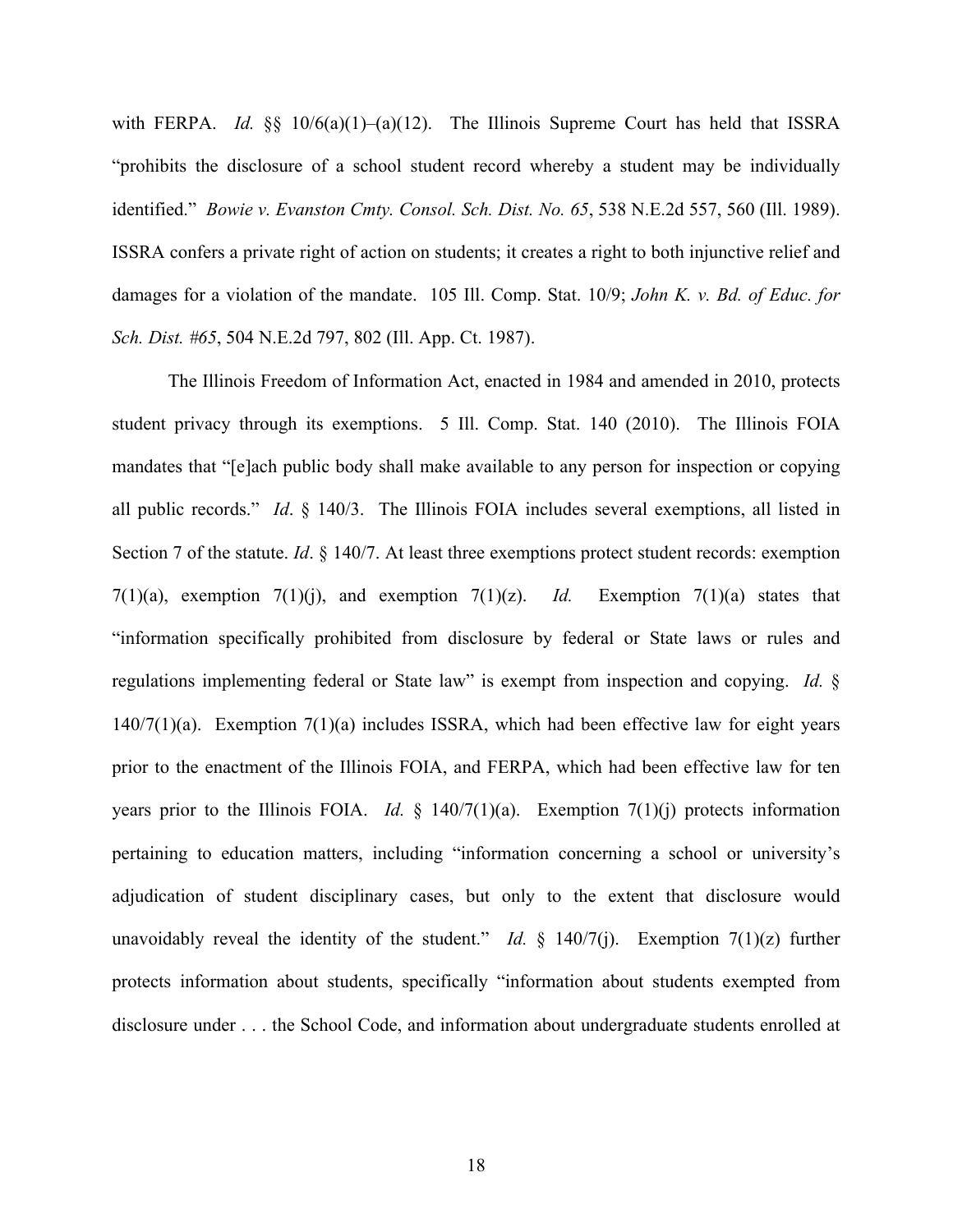an institution of higher education exempted from disclosure under . . . the Illinois Credit Card Marketing Act of 2009." *Id.* § 140/7(z).

The original version of the Illinois FOIA, which was in force until 2010, specifically protected "files and personal information maintained with respect to . . . students or other individuals receiving . . . educational . . . services directly or indirectly from federal agencies or public bodies." *AFL-CIO v. Niles Twp. High Sch., Dist. 219*, 678 N.E.2d 9, 12 (Ill. App. Ct. 1997) (quoting the pre-amendment statute and holding that names, addresses and phone numbers of students and parents were exempt from disclosure under the pre-amendment FOIA exemption  $7(1)(b)(i)$ ). In 2010, the statute was amended, expanding exemption  $7(1)(b)$ 's privacy protections to include all "private information, unless disclosure is required by another provision of this Act, a State or federal law or a court order." 5 Ill. Comp. Stat. 140/7(1)(b).

The statutory schemes of both ISSRA and the Illinois FOIA reveal that the State of Illinois intended to protect from disclosure students' personally identifiable information. The plain language of both statutes demonstrates the legislature's clear intent to provide meaningful safeguards for students' educational records. Courts have interpreted ISSRA's language and legislative history to demonstrate that Illinois lawmakers intended the statute to provide particularly strong privacy safeguards. *See Garlick*, 905 N.E.2d at 939 (reasoning that because the Illinois legislature chose to change FERPA's language, inserting the phrase "copy" instead of FERPA's "review," the state law was intended to expand a parent's right of access to student information).

In enacting the Illinois FOIA, lawmakers imposed broad disclosure obligations on government entities, but protected students' privacy. *See Bowie*, 538 N.E.2d at 559 ("There is a presumption that public records are open and accessible. The flow of information, however, is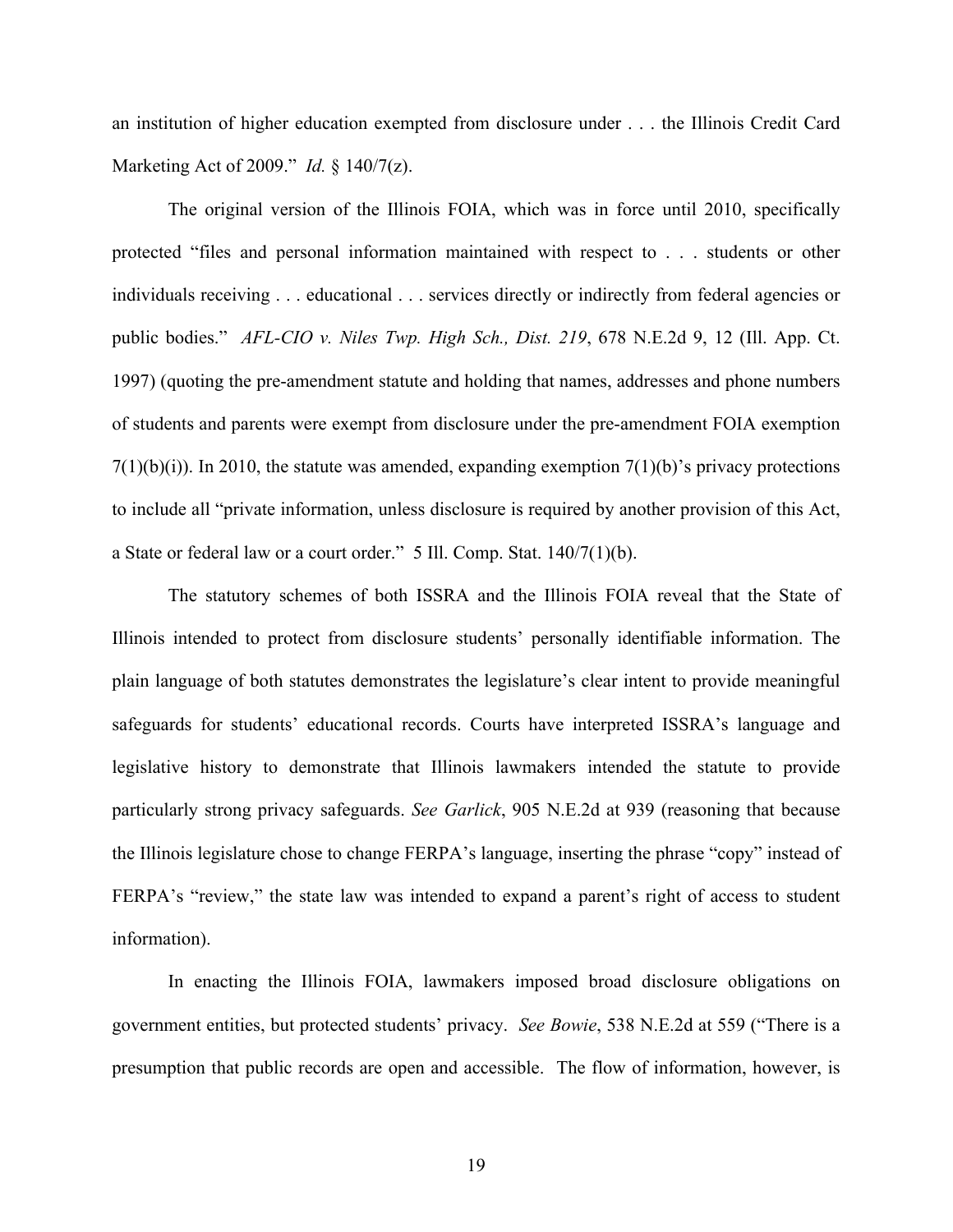not left unchanneled. Among other concerns, the court must be vigilant against invasions of privacy. . . .") (citations omitted). The purpose of the Illinois FOIA is to open governmental records to the light of public scrutiny. *Id.* The Illinois FOIA stands for the principle that "the people of [Illinois] have a right to full disclosure of information relating to the decisions, policies . . . and other aspects of government activity that affect the conduct of government and the lives of any or all of the people." 5 Ill. Comp. Stat. 140/1. At the same time, the Illinois FOIA states that the "[a]ct is not intended to cause an unwarranted invasion of personal privacy." *Id.* §140/1. *But see Lieber v. Bd. of Trs. of S. Ill. Univ.*, 680 N.E.2d 374, 380 (Ill. 1997) (noting that this declaration of purpose "is simply a declaration of policy or preamble," and "[a]s such, it is not part of the Act itself and has no substantive legal force"). The Illinois FOIA also acknowledges that there are "additional restrictions on disclosure of information" in other statutes. 5 Ill. Comp. Stat. 140/1.

The Illinois legislature did not intend for the Illinois FOIA to compel the disclosure of private student information. The legislative intent of the Illinois FOIA and the ISSRA reveal that lawmakers sought to protect from disclosure information of the sort sought by the Chicago Tribune Company in this case.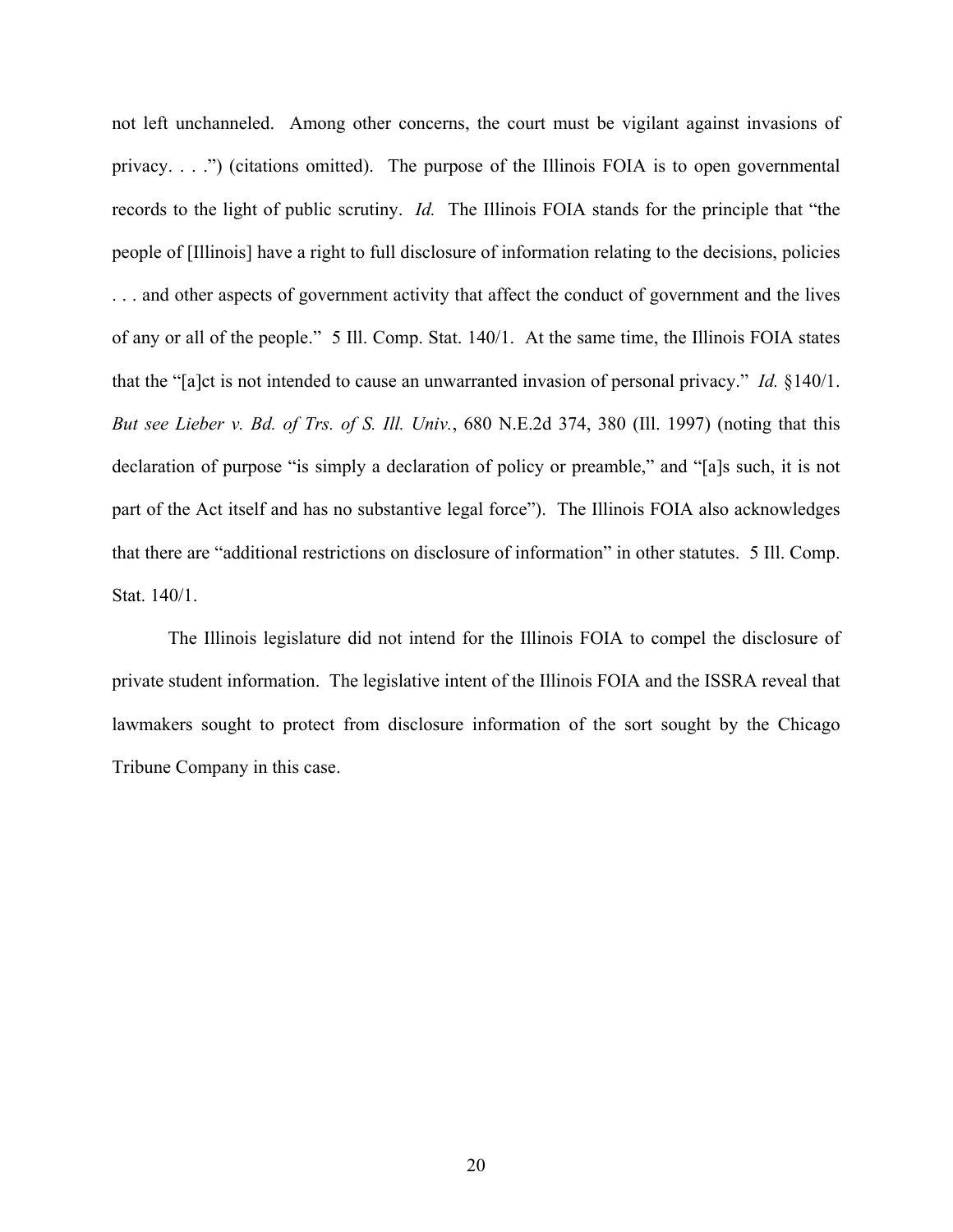## **CONCLUSION**

*Amicus Curiae* respectfully requests this Court to grant Appellant's motion to reverse the

decision of the lower court.

Respectfully submitted,

\_\_\_*/s/ Marc Rotenberg*\_\_\_\_\_\_\_\_\_\_\_\_\_\_\_\_ MARC ROTENBERG *Counsel of Record* JOHN A. VERDI ELECTRONIC PRIVACY INFORMATION CENTER (EPIC) 1718 Connecticut Ave. NW Suite 200 Washington, DC 20009  $(202)$  483-1140

July 20, 2011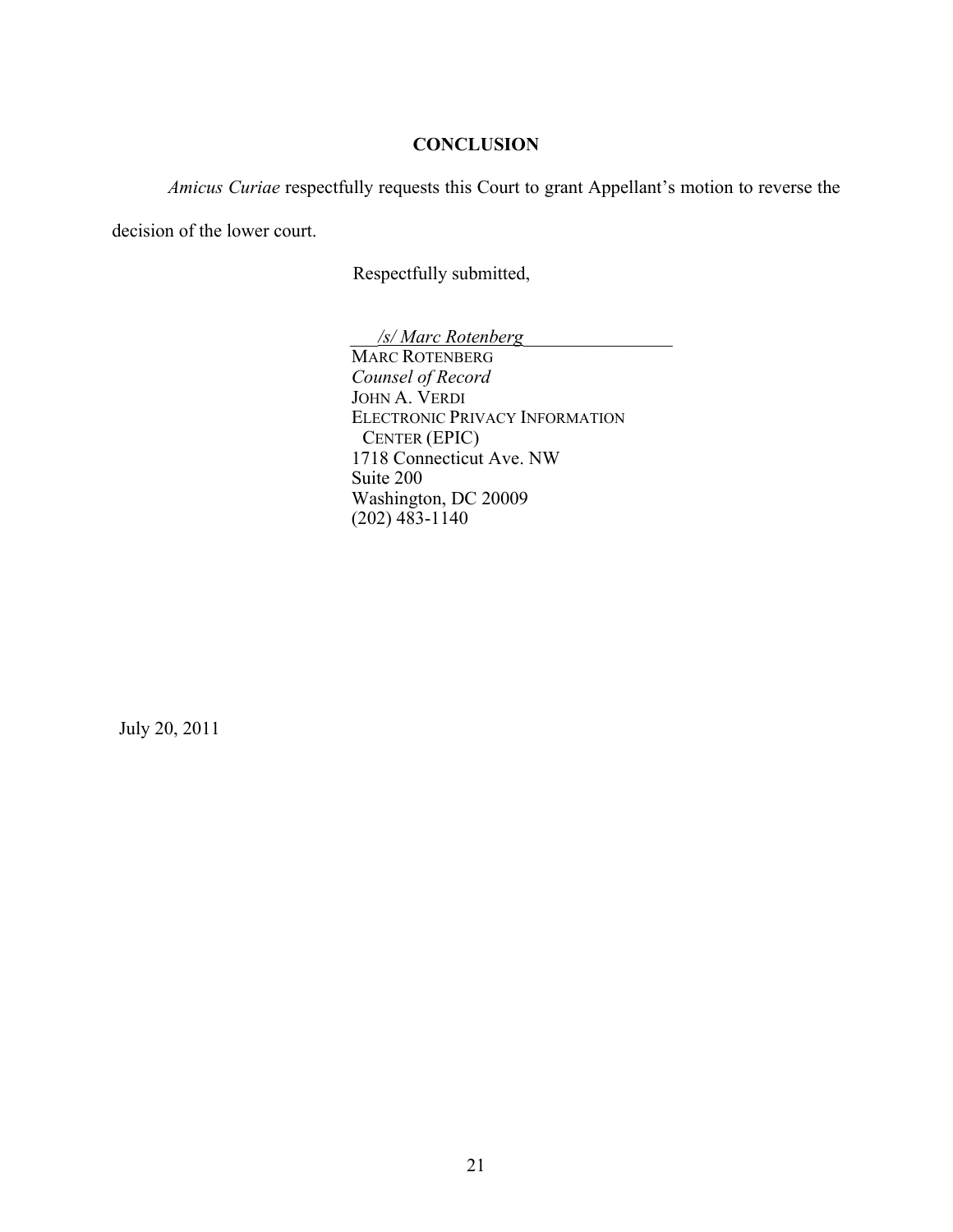## **CERTIFICATE OF COMPLIANCE**

This brief complies with the type-volume limitation of 7,000 words of Fed. R. App. P. 29(d) and Fed. R. App. P. 32(B)(i). This brief contains 5,972 words, excluding the parts of the brief exempted by Fed. R. App. P.  $32(a)(7)(B)(iii)$ . This brief complies with the typeface requirements of Cir. Rule 32(b) and the type style requirements of Fed. R. App. P. 32(a)(6) because this brief has been prepared in a proportionally spaced typeface using Microsoft Office Word 2007 in 12 point Times New Roman style.

Dated: July 20, 2011

\_\_\_*/s/ John Verdi*\_\_\_\_\_\_\_\_\_\_\_\_\_\_\_\_

MARC ROTENBERG JOHN A. VERDI ELECTRONIC PRIVACY INFORMATION CENTER (EPIC) 1718 Connecticut Ave. NW Suite 200 Washington, DC 20009 (202) 483-1140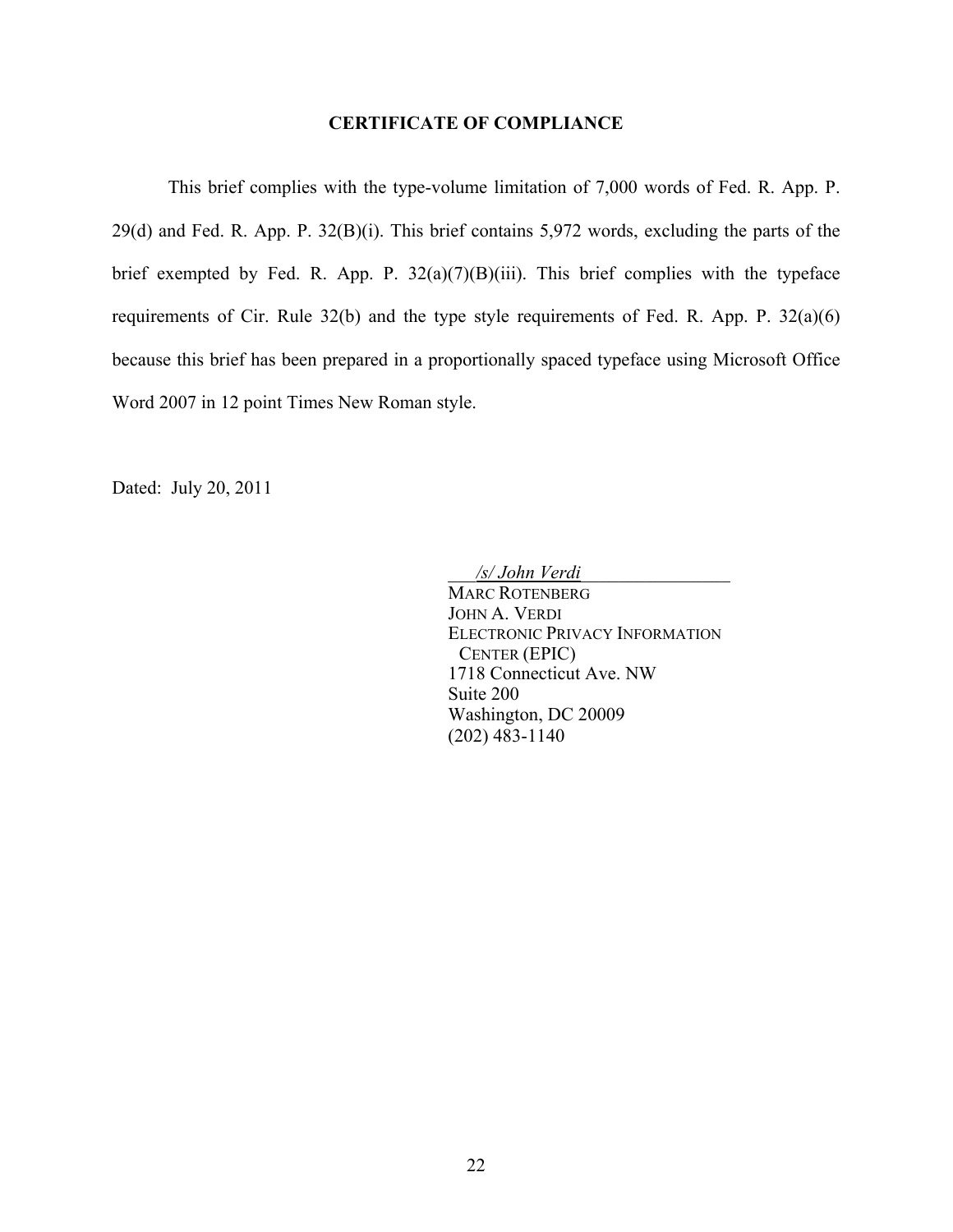## **ANTI-VIRUS CERTIFICATION**

In the above-captioned matter, I, John Verdi, certify that I used Symantec Endpoint Protection Version 11.0.6005.562 to scan for viruses the PDF version of the foregoing Brief of *Amicus Curiae* that was submitted in this case by electronic case filing. No viruses were detected.

Dated: July 20, 2011

\_\_\_*/s/ John Verdi*\_\_\_\_\_\_\_\_\_\_\_\_\_\_\_\_

MARC ROTENBERG *Counsel of Record* JOHN A. VERDI ELECTRONIC PRIVACY INFORMATION CENTER (EPIC) 1718 Connecticut Ave. NW Suite 200 Washington, DC 20009 (202) 483-1140